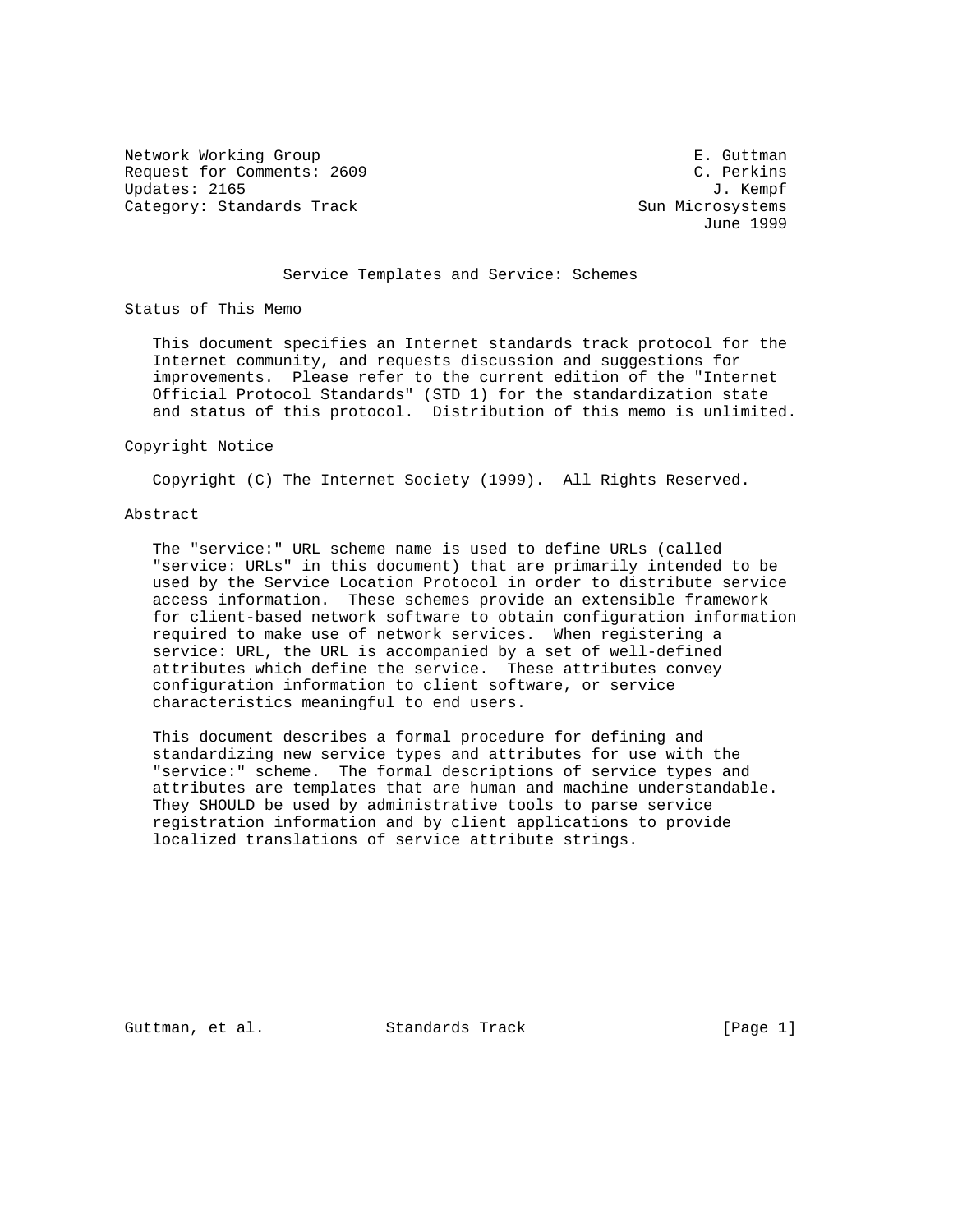| RFC | 2609 |
|-----|------|
|     |      |

Table of Contents

| 1.1. Terminology                                                                                                                                                                                                                                         |  |
|----------------------------------------------------------------------------------------------------------------------------------------------------------------------------------------------------------------------------------------------------------|--|
| 1.2. Service Location Protocol                                                                                                                                                                                                                           |  |
| 1.2.1. Compatibility with SLPv1                                                                                                                                                                                                                          |  |
| 2. Service URL Syntax and Semantics                                                                                                                                                                                                                      |  |
| 2.1. Service URL Syntax<br>a construction of the construction of the construction of the construction of the construction of the construction of the construction of the construction of the construction of the construction of the construction of the |  |
| 2.2. Service URL Semantics                                                                                                                                                                                                                               |  |
| 2.3. Use of service: URLs                                                                                                                                                                                                                                |  |
| 2.4. Specifying the Service Type-Specific URL Syntax.                                                                                                                                                                                                    |  |
| 2.5. Accommodating Abstract Service Types                                                                                                                                                                                                                |  |
| 2.5.1. Advertising Abstract Service Types                                                                                                                                                                                                                |  |
| 3. Syntax and Semantics of Service Type Specifications                                                                                                                                                                                                   |  |
| 3.1. Syntax of Service Type Templates                                                                                                                                                                                                                    |  |
| 3.2. Semantics of Service Type Templates.                                                                                                                                                                                                                |  |
| 3.2.1. Definition of a Service Template                                                                                                                                                                                                                  |  |
| 3.2.2. Service Type                                                                                                                                                                                                                                      |  |
| 3.2.3. Version Number                                                                                                                                                                                                                                    |  |
| $3.2.4.$ Description                                                                                                                                                                                                                                     |  |
| 3.2.5. Syntax of the Service Type-specific URL Part.                                                                                                                                                                                                     |  |
| 3.2.6. Attribute Definition                                                                                                                                                                                                                              |  |
| 4. A Process For Standardizing New Service Types                                                                                                                                                                                                         |  |
| 5. IANA Considerations                                                                                                                                                                                                                                   |  |
| 6. Internationalization Considerations                                                                                                                                                                                                                   |  |
| 6.1. Language Identification and Translation.                                                                                                                                                                                                            |  |
| 7. Security Considerations                                                                                                                                                                                                                               |  |
| A. Service Template Examples                                                                                                                                                                                                                             |  |
|                                                                                                                                                                                                                                                          |  |
| A.2. Abstract Service Type: Net-Transducer                                                                                                                                                                                                               |  |
| A.3. Concrete Service Type: Net-Transducer: Thermometer                                                                                                                                                                                                  |  |
| A.4. service: URLs and SLP                                                                                                                                                                                                                               |  |
| B. Acknowledgments                                                                                                                                                                                                                                       |  |
| C. References                                                                                                                                                                                                                                            |  |
| D. Authors' Addresses                                                                                                                                                                                                                                    |  |
| E. Full Copyright Statement                                                                                                                                                                                                                              |  |

# 1. Introduction

 This document describes a URL scheme, called service: URL, which defines network access information for network services using a formal notation. In addition it describes how to define a set of attributes to associate with a service: URL. These attributes will allow end users and programs to select between network services of the same type that have different capabilities. The attributes are defined in a template document that is readable by people and machines.

Guttman, et al. Standards Track [Page 2]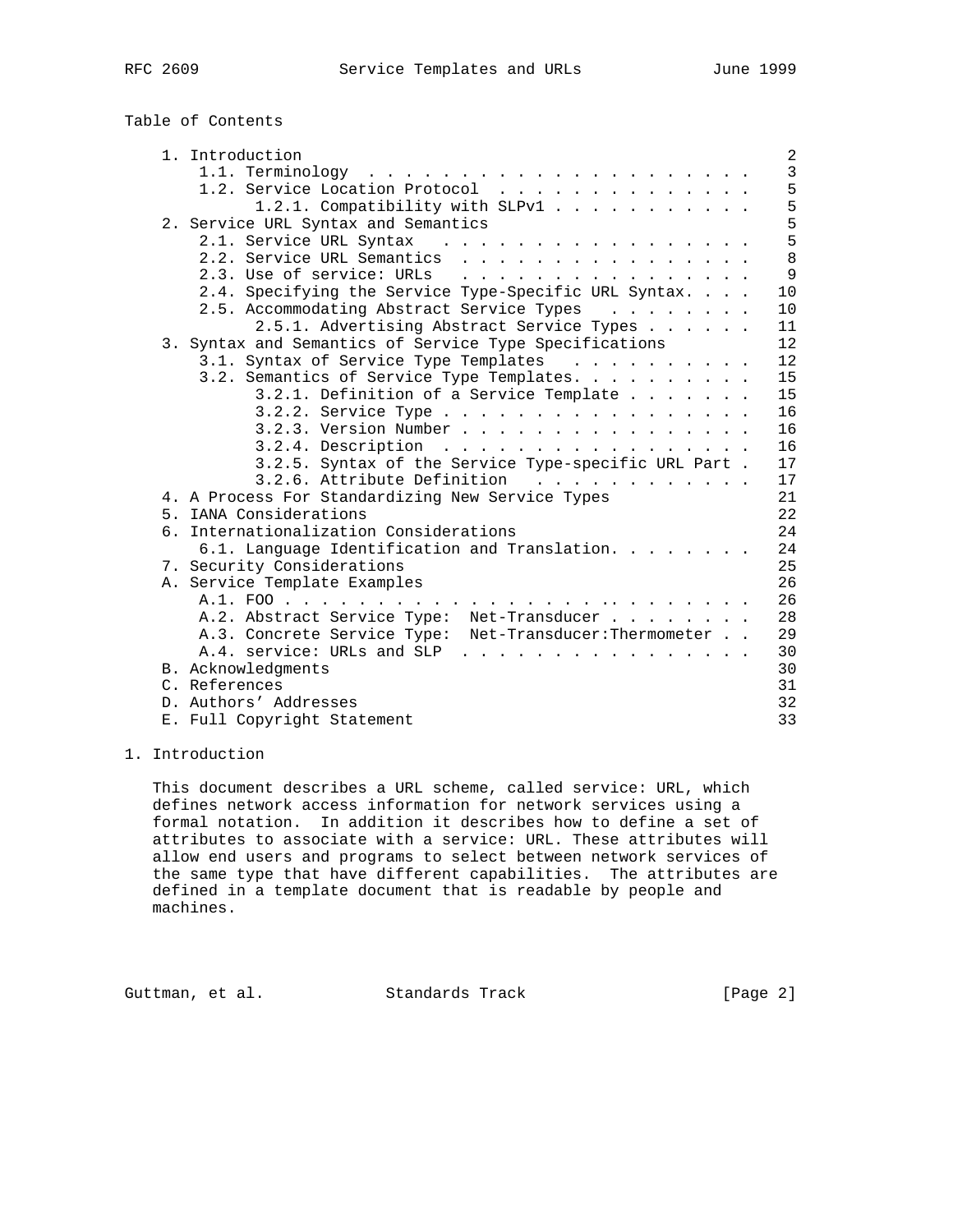A client uses attributes to select a particular service. Service selection occurs by obtaining the service: URL that offers the right configuration for the client. Service type templates define the syntax of service: URLs for a particular service type, as well as the attributes which accompany a service: URL in a service registration.

Templates are used for the following distinct purposes:

1. Standardization

 The template is reviewed before it is standardized. Once it is standardized, all versions of the template are archived by IANA.

2. Service Registration

 Servers making use of the Service Location Protocol [10] register themselves and their attributes. They use the templates to generate the service registrations. In registering, the service must use the specified values for its attributes.

3. Client presentation of Service Information

 Client applications may display service information. The template provides type information and explanatory text which may be helpful in producing user interfaces.

4. Internationalization

 Entities with access to the template for a given service type in two different languages may translate between the two languages.

 A service may register itself in more than one language using templates, though it has been configured by an operator who registered service attributes in a single language.

 All grammar encoding follows the Augmented BNF (ABNF) [8] for syntax specifications.

1.1. Terminology

 The key words "MUST", "MUST NOT", "REQUIRED", "SHALL", "SHALL NOT", "SHOULD", "SHOULD NOT", "RECOMMENDED", "MAY", and "OPTIONAL" in this document are to be interpreted as described in RFC 2119 [6].

Guttman, et al. Standards Track [Page 3]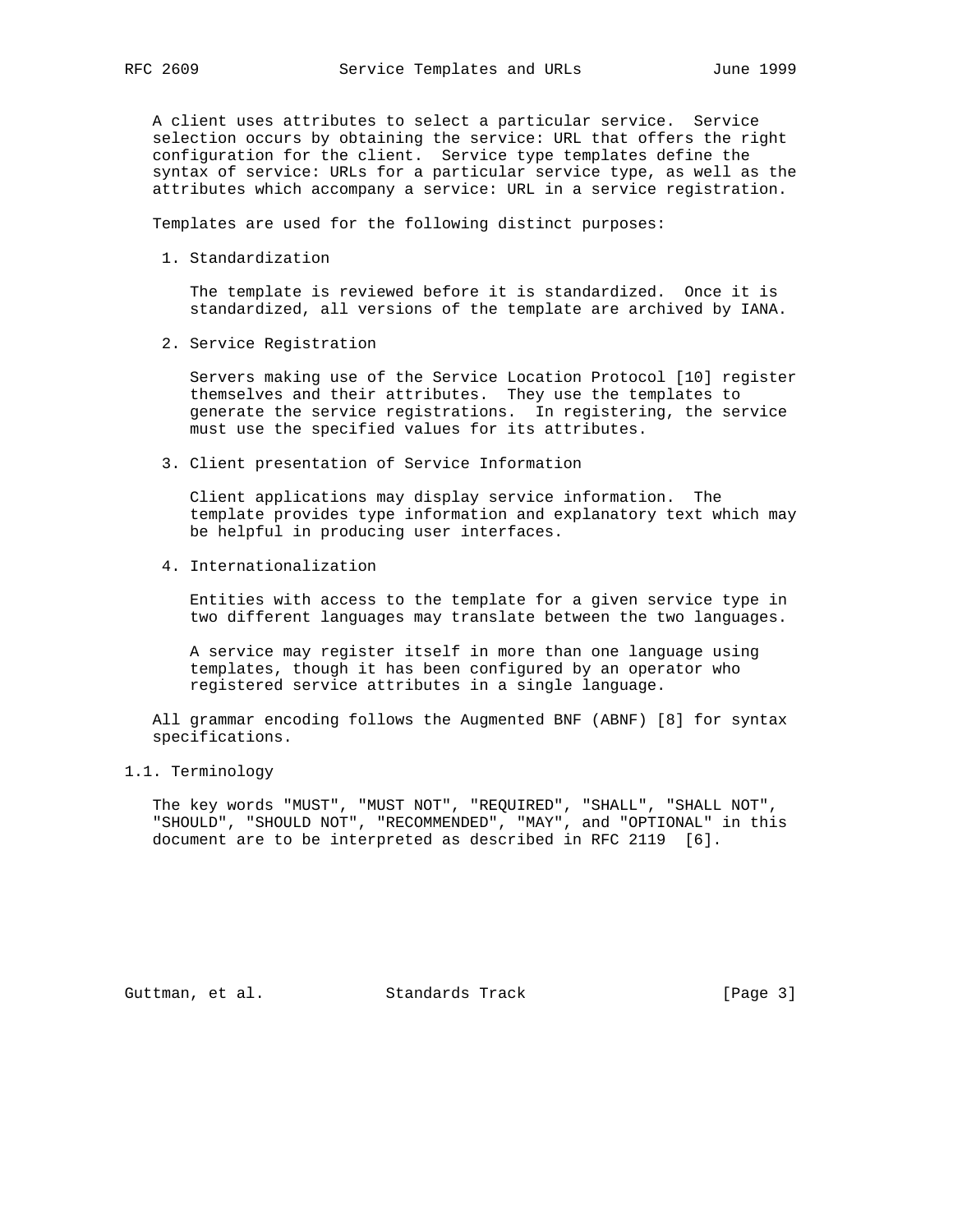The following terminology is used for describing service: URLs.

service scheme

 A URL scheme whose name starts with the string "service:" and is followed by the service type name, constructed according to the rules in this document.

service: URL

 A URL constructed according to the service scheme definition. It typically provides at least the following: The name of an access protocol, and an address locating this service. The service: URL may include url path information specific to the type of service, as well as attribute information encoded according to the URL grammar. The service: URL is used by the Service Location Protocol to register and discover the location of services. It may be used by other protocols and in documents as well.

### service type

 A name identifying the semantics by which the remainder of the service: URL is to be understood. It may denote either a particular network protocol, or an abstract service associated with a variety of protocols. If the service type denotes a particular protocol, then the service type name SHOULD either be assigned the name of a particular well known port [2] by convention or be the Assigned Numbers name for the service [1].

abstract service type

 A service type name which is associated with a variety of different protocols. An example is given in Section A. Section 2 discusses various ways that abstract types can be accommodated.

service registration

 A service: URL and optionally a set of attributes comprise a service registration. This registration is made by or on behalf of a given service. The URL syntax and attributes must conform to the service template for the registered service.

### service template

 A formal description of the service attributes and service scheme associated with a particular service type.

Guttman, et al. Standards Track [Page 4]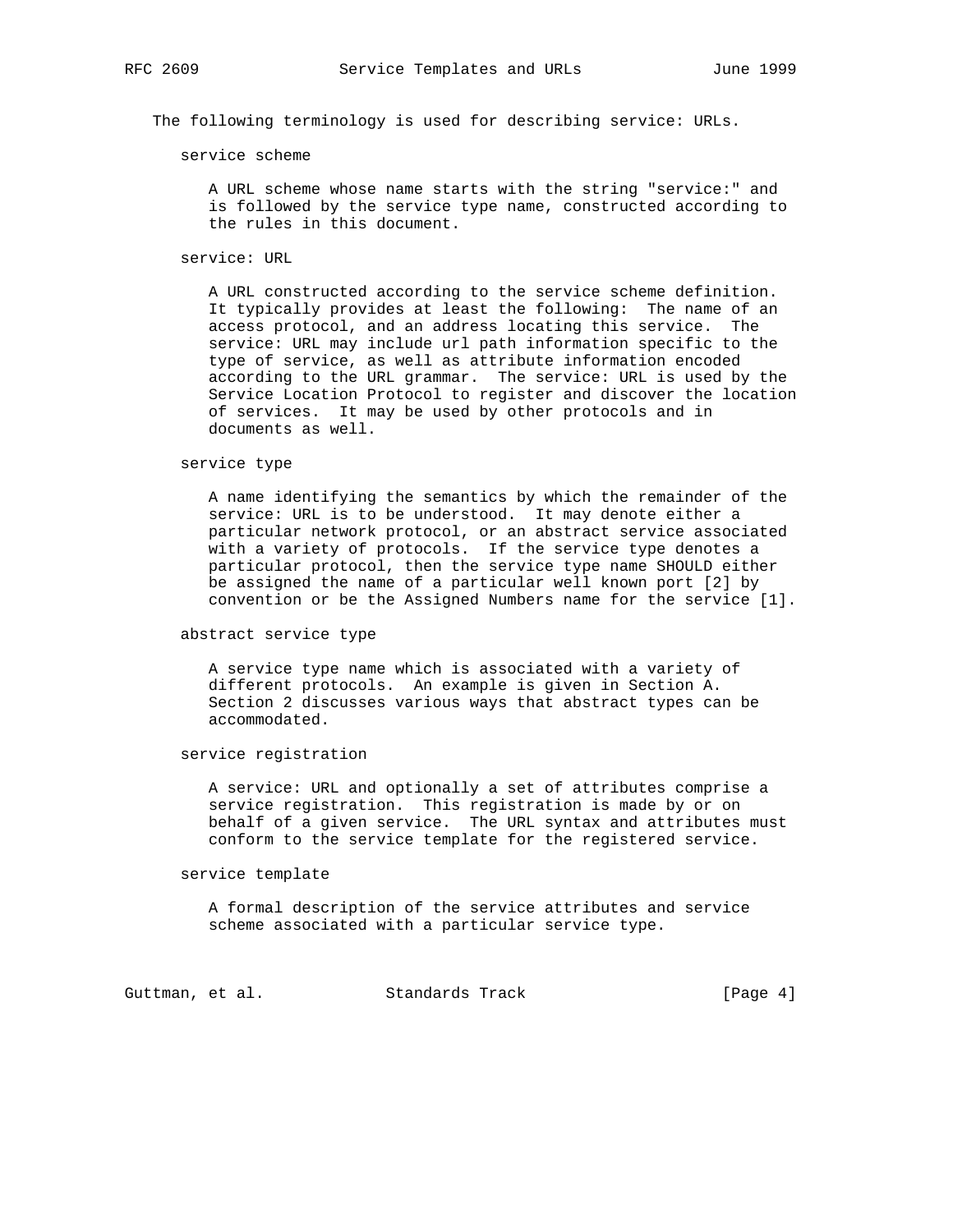1.2. Service Location Protocol

 The Service Location Protocol version 2 [10] allows service: URLs to be registered and discovered, though service: URLs may be also used in other contexts.

 Client applications discover service registrations by issuing queries for services of a particular type, specifying the attributes of the service: URLs to return. Clients retrieve the attributes of a particular service by supplying its service: URL. Attributes for all service registrations of a particular type can also be retrieved.

 Services may register themselves, or registrations may be made on their behalf. These registrations contain a service: URL, and possibly attributes and digital signatures.

1.2.1. Compatibility with SLPv1

This document adopts the encoding conventions of SLPv2.

 Compatibility with SLPv1 [[15]] is possible, if the following conventions are observed:

- 1. Abstract service types must not be used. SLPv2 specifies the use of Service URLs with abstract service types. SLPv1 does not support them. Thus, a service template which is to serve both SLPv1 and SLPv2 must not use abstract service types.
- 2. The syntax for representing opaque values in this document is consistent with SLPv2. The syntax must be converted for use with SLPv1. Instead of a sequence of "\FF" then "\" HEXDIG HEXDIG for each byte in the opaque value, SLPv1 uses radix-64 notation.
- 3. Escape characters are significantly differently in SLPv1 and SLPv2. Instead of using escaped byte notation for escaped characters, SLPv1 uses the HTML convention '&' '#' 1\*DIGIT ';'.
- 2. Service URL Syntax and Semantics

This section describes the syntax and semantics of service: URLs.

2.1. Service URL Syntax

 The syntax of the service: URL MUST conform to an 'absolute URI' as defined by [5]. The syntax of a service: URL differs enough from a 'generic URI' that it is best to treat it as an opaque URI unless a specific parser for the service: URL is available.

Guttman, et al. Standards Track [Page 5]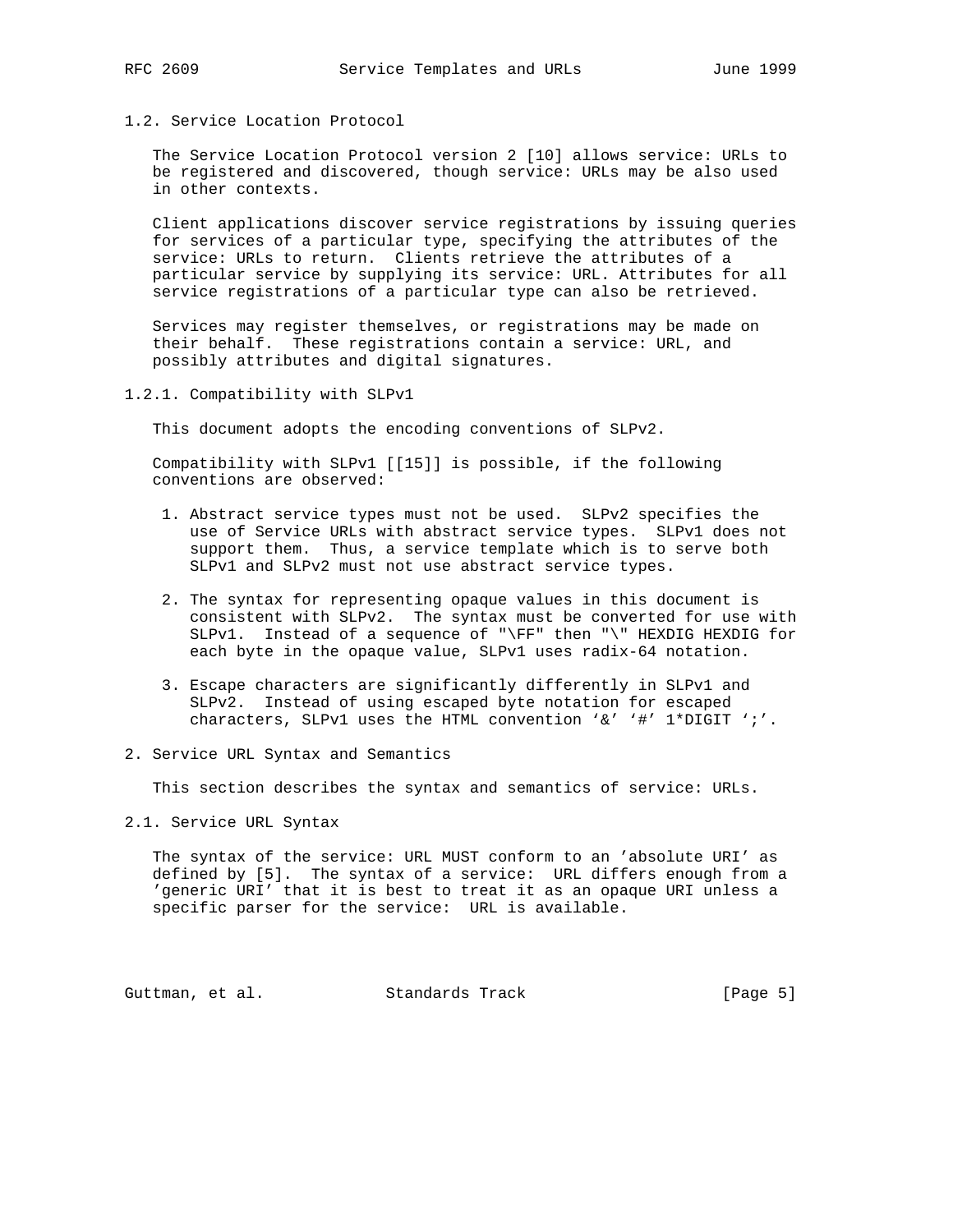All service: URLs have the same syntax up to the 'url-part' The syntax for a service URL depends on the service type following the service scheme. All service: URLs have a service access point portion, indicating the address of the service to access.

 The syntax for the <sap> field depends upon the service type definition. The <sap> field is the service access point, and describes how to access the service. In addition, although both upper case and lower case characters are recognized in the <service type> field for convenience, the name is case-folded into lower case. Service types are therefore not distinguished on the basis of case, so, for example, "http" and "HTTP" designate the same service type. This is consistent with general URL practice, as outlined in [5].

The ABNF for a service: URL is:

| service: URL  | $=$        | "service:" service-type ":" sap                |
|---------------|------------|------------------------------------------------|
| service-type  | $=$        | abstract-type ":" url-scheme / concrete-type   |
| abstract-type | $=$        | type-name [ "." naming-auth ]                  |
| concrete-type | $=$        | protocol [ "." naming-auth ]                   |
| type-name     | $=$        | resname                                        |
| naming-auth   | $=$        | resname                                        |
| $ur1$ -scheme | $=$ $-$    | resname                                        |
|               |            | ; A recognized URL scheme name, standardized   |
|               |            | ; either through common practice or through    |
|               |            | ; approval of a standards body.                |
| resname       | $=$        | ALPHA $[1*(ALPHA / DIGIT / "+" / "-")]$        |
| sap           | $=$ $-$    | site [url-part]                                |
| site          | $=$        | ipsite / atsite / ipxsite                      |
| ipsite        | $=$        | "//" $[$ [ user "@" ] hostport ]               |
| hostport      | $=$        | host $[$ ":" port $]$                          |
| host          | $=$        | hostname / hostnumber                          |
| hostname      | $=$        | *(domainlabel ".") toplabel                    |
| alphanum      | $=$        | ALPHA / DIGIT                                  |
| domainlabel   | $=$        | alphanum / alphanum *[alphanum / "-"] alphanum |
| toplabel      | $=$ $-$    | ALPHA / ALPHA *[ alphanum / "-" ] alphanum     |
| hostnumber    | $=$ $\sim$ | ipv4-number                                    |
| ipv4-number   | $=$ $-$    | $1*3DIGIT 3(''. " 1*3DIGIT)$                   |
| port          | $=$        | $1*$ DIGIT                                     |
|               |            | ; A port number must be included if the        |
|               |            | ; protocol field does not have an IANA         |
|               |            | ; assigned port number.                        |
| user          | $=$        | *[ uchar / ";" / "+" / "&" / "=" ]             |
| ipxsite       | $=$        | "/ipx/" ipx-net ":" ipx-node ":" ipx-socket    |
| ipx-net       | $=$ $-$    | 8 HEXDIGIT                                     |
| ipx-node      | $=$ $-$    | 12 HEXDIGIT                                    |
| ipx-socket    |            | $=$ 4 HEXDIGIT                                 |
| atsite        | $=$ $-$    | "/at/" at-object ":" at-type "" at-zone        |
|               |            |                                                |

Guttman, et al. Standards Track [Page 6]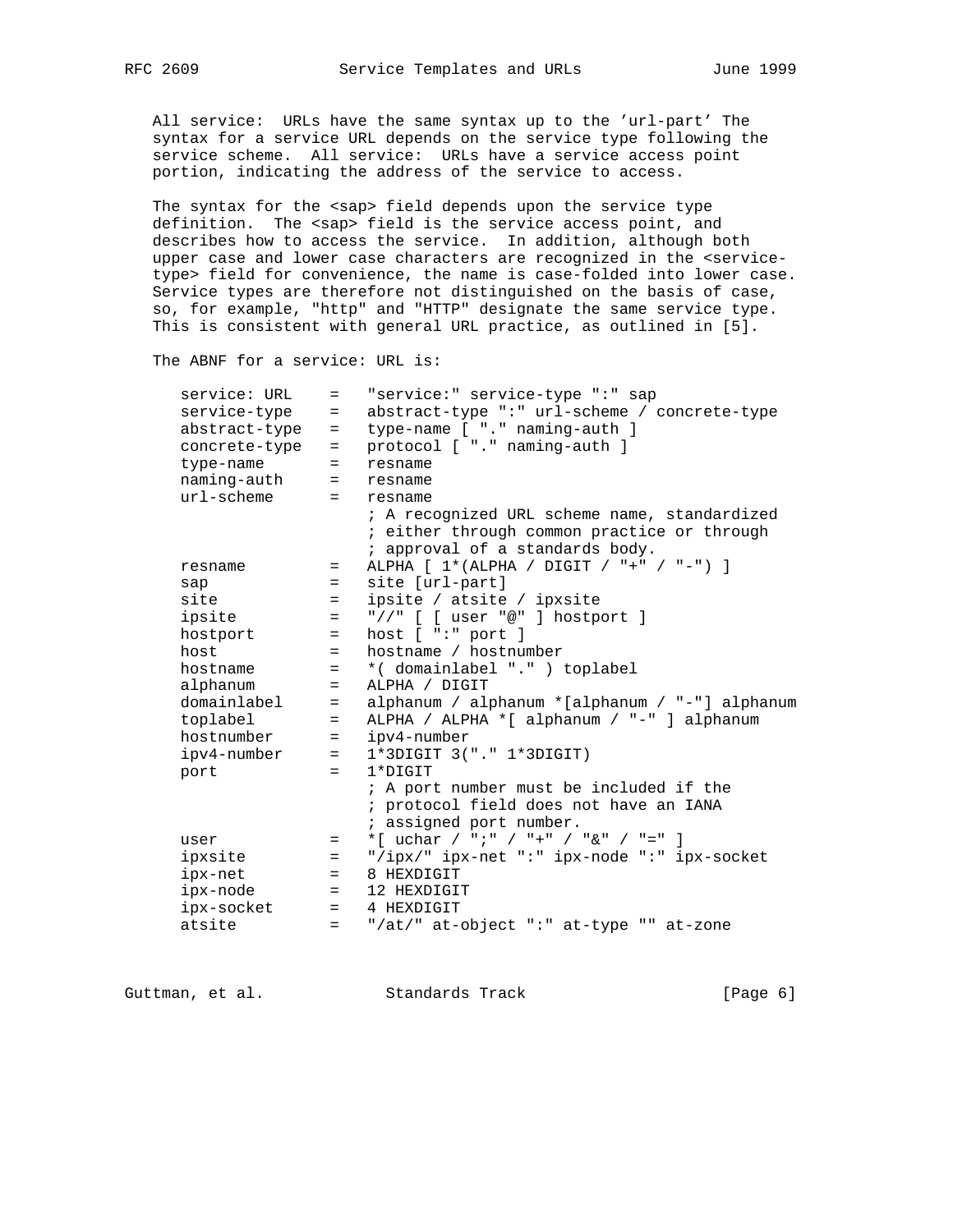|            |         | $at-object$ = $1*31apple-char$                                                                                                                                                                                                                                                                                      |
|------------|---------|---------------------------------------------------------------------------------------------------------------------------------------------------------------------------------------------------------------------------------------------------------------------------------------------------------------------|
| at-type    |         | $= 1*31apple-char$                                                                                                                                                                                                                                                                                                  |
| at-zone    |         | = 1*31apple-char                                                                                                                                                                                                                                                                                                    |
| apple-char |         | = ALPHA / DIGIT / safe / escaped                                                                                                                                                                                                                                                                                    |
|            | $=$     | ; AppleAscii [7] values that are not                                                                                                                                                                                                                                                                                |
|            | $=$     | ; from the restricted range must be escaped.                                                                                                                                                                                                                                                                        |
|            |         |                                                                                                                                                                                                                                                                                                                     |
|            | $=$     | ; NOTE: The escaped values do NOT correspond                                                                                                                                                                                                                                                                        |
|            | $=$     | ; to UTF-8 values here: They are AppleAscii                                                                                                                                                                                                                                                                         |
|            |         | $=$ ; bytes.                                                                                                                                                                                                                                                                                                        |
| url-part   |         | = [ url-path ] [ attr-list ]                                                                                                                                                                                                                                                                                        |
| url-path   |         | $= 1 * ($ "/" *xchar )                                                                                                                                                                                                                                                                                              |
|            |         | ; Each service type must define its                                                                                                                                                                                                                                                                                 |
|            |         | ; own syntax consistent                                                                                                                                                                                                                                                                                             |
|            |         | ; with [5].                                                                                                                                                                                                                                                                                                         |
| attr-list  |         | $= 1 * ( "i" attr-asqn )$                                                                                                                                                                                                                                                                                           |
|            |         | attr-asgn = attr-id / attr-id "=" attr-value                                                                                                                                                                                                                                                                        |
|            |         |                                                                                                                                                                                                                                                                                                                     |
| safe       | $=$     | $\frac{1}{2}$ $\frac{1}{2}$ $\frac{1}{2}$ $\frac{1}{2}$ $\frac{1}{2}$ $\frac{1}{2}$ $\frac{1}{2}$ $\frac{1}{2}$ $\frac{1}{2}$ $\frac{1}{2}$ $\frac{1}{2}$ $\frac{1}{2}$ $\frac{1}{2}$ $\frac{1}{2}$ $\frac{1}{2}$ $\frac{1}{2}$ $\frac{1}{2}$ $\frac{1}{2}$ $\frac{1}{2}$ $\frac{1}{2}$ $\frac{1}{2}$ $\frac{1}{2}$ |
| extra      | $=$     | "!" / "*" / "'" / "(" / ")" / ", " / "+"                                                                                                                                                                                                                                                                            |
| uchar      | $=$     | unreserved / escaped                                                                                                                                                                                                                                                                                                |
| xchar      |         | = unreserved / reserved / escaped                                                                                                                                                                                                                                                                                   |
| escaped    | $=$ $-$ | $1^*$ ('\' HEXDIG HEXDIG)                                                                                                                                                                                                                                                                                           |
| reserved   |         | =           " ; "         /     " ; "     /     " : "   /   " @ "   /   " & "   /   " = "   /   " + "                                                                                                                                                                                                               |
| unreserved | $=$ $-$ | ALPHA / DIGIT / safe / extra                                                                                                                                                                                                                                                                                        |
|            |         |                                                                                                                                                                                                                                                                                                                     |

 IPX addresses [14] are composed of a network, node and socket number. The IPX network number is a four-byte number, in network order and expressed in hexadecimal, that signifies an IPX subnet. The node element represents a network interface card. It is a six-byte number, expressed in hexadecimal, that is usually the same as the node ID of the interface card. The socket element represents a specific service access point, given an IPX network and node. IPX sockets are analogous to TCP/IP ports, and are not to be confused with Berkeley sockets.

 AppleTalk addresses [9] are composed of an object, type and zone. The object is a human readable string. The type is an identifier, not intended for human readability. The zone refers to the AppleTalk Zone name, which is also human readable. The characters composing these names are drawn from the AppleAscii character set [7]. Thus, they do not equate to escaped ASCII or UTF-8 characters. The characters "=" and "\*" are reserved and may not be included in the names even in binary form.

 In cases besides the AppleTalk grammar, some characters must be escaped before use. To escape any character, precede the two digits indicating its ASCII value by '%'.

Guttman, et al. Standards Track [Page 7]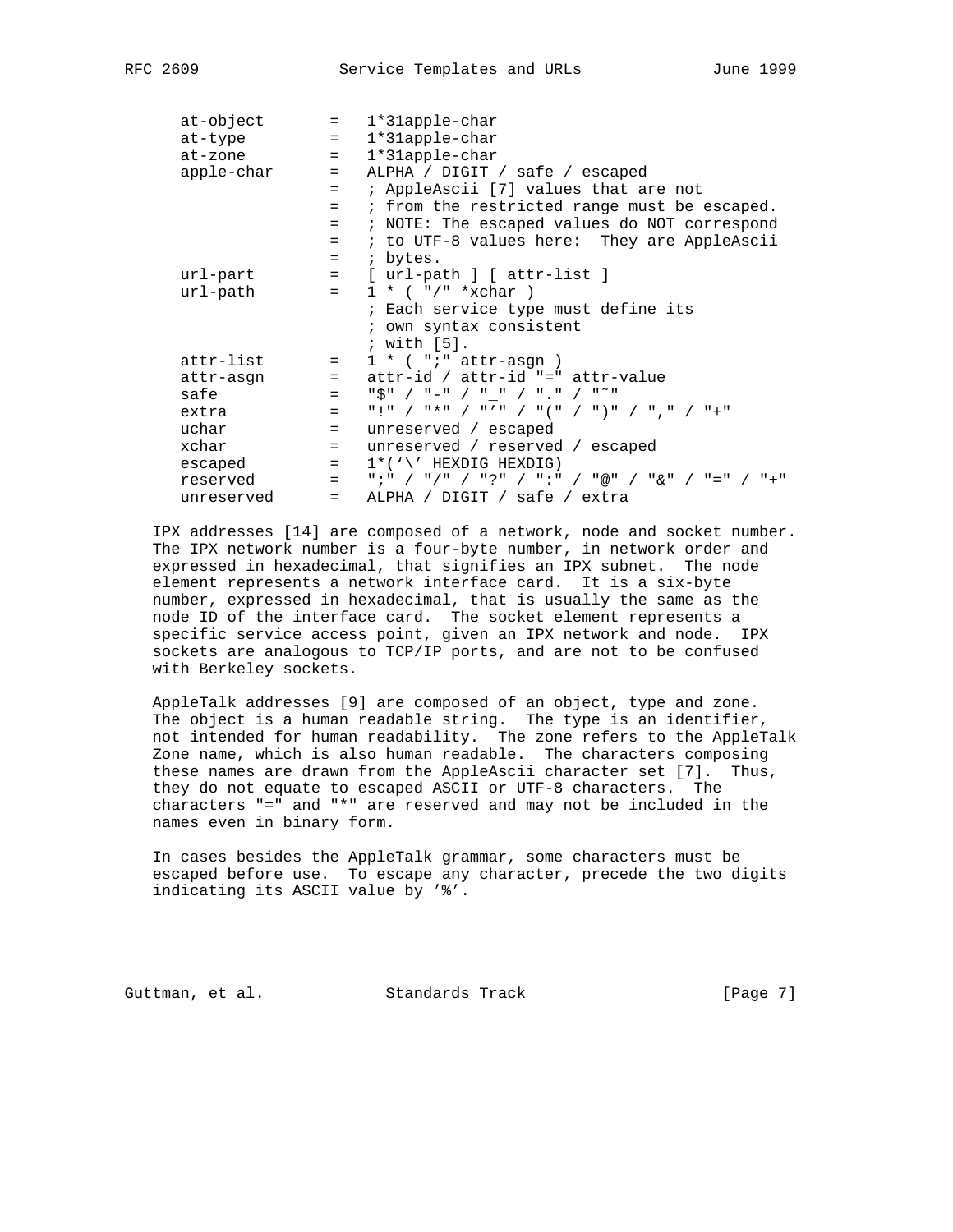# 2.2. Service URL Semantics

 The service scheme-specific information following the "service:" URL scheme identifier provides information necessary to access the service. As described in the previous subsection, the form of a service: URL is as follows:

service: URL = "service:" service-type ":" site url-path

where <site> has one of the following forms could refer to an <ipsite>, <ipxsite> or <atsite> if the service URL locates to an IP, IPX or AppleTalk service access point, respectively.

 As discussed in Section 1, the <service-type> can be either a concrete protocol name, or an abstract type name.

The <ipsite> field is typically either a domain name (DNS) or an IP network protocol address for the service, and possibly a port number. Note that use of DNS hostnames is preferred for ease of renumbering. The <site> field can be null if other information in the service URL or service attributes is sufficient to use the service.

 The <sap> field allows more information to be provided (by way of <url-path> and <attr-list>) that can uniquely locate the service or resource if the <site> is not sufficient for that purpose. For IP addresses, the <site> field begins with "//". Other address families supported are IPX [14] and AppleTalk [9].

 An <attr-list> field appears at the end of the <url-part> field, but is never required to exist in any service location registration.

 The <attr-list> field is composed of a list of semicolon (";") separated attribute assignments of the form:

attr-id "=" attr-value

or for keyword attributes:

attr-id

 Attributes are part of service: URLs when the attributes are required to access a particular service. For instance, an ACAP [13] service might require that the client authenticate with it through Kerberos. Including an attribute in the service registration allows the ACAP client to make use of the correct SASL [11] authentication mechanism. The ACAP server's registration might look like:

service:acap://some.where.net;authentication=KERBEROSV4

Guttman, et al. Standards Track [Page 8]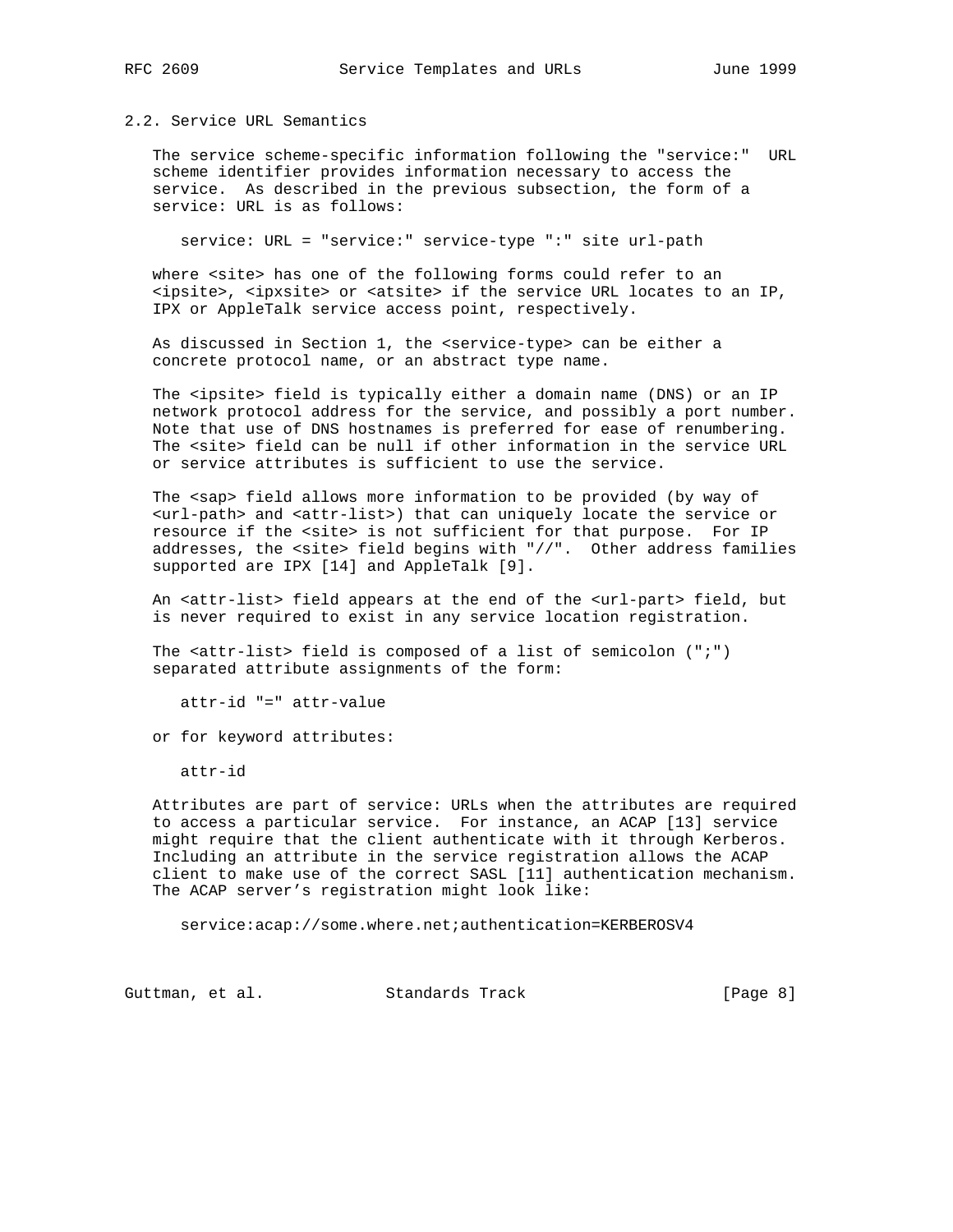Note that there can be other attributes of an ACAP server which are not appropriate to include in the URL. For instance, the list of users who have access to the server is useful for selecting an ACAP server, but is not required for a client to use the registered service.

 Attributes associated with the service: URL are not typically included in the service: URL. They are stored and retrieved using other mechanisms. The service: URL is uniquely identified with a particular service agent or resource, and is used when registering or requesting the attribute information. The Service Location Protocol specifies how such information is registered by network services and obtained by client software.

2.3. Use of service: URLs

 The service: URL is intended to allow arbitrary client/server and peer to peer systems to make use of a standardized dynamic service access point discovery mechanism.

 It is intended that service: URLs be selected according to the suitability of associated attributes. A client application can obtain the URLs of several services of the same type and distinguish the most preferable among them by means of their attributes. The client uses the service: URL to communicate directly to a service.

 Attributes are specified with a formal service template syntax described in Section 3. If a service: URL registration includes attributes, the registering agent SHOULD also keep track of the attributes which characterize the service.

 Registrations can be checked against the formal attribute specification defined in the template by the client or agent representing the client. Service registration are typically done using the Service Location Protocol [10] (SLP). SLP provides a mechanism for service: URLs to be obtained dynamically, according to the service's attributes.

 It is also possible to obtain service: URLs from documents and using other protocols. In this case, the URL may not be accompanied by the service attributes. The context in which the URL appears should make it clear, if possible, when the service is appropriate to use. For example, in a mail message, a service might be recommended for use when the user is in a branch office. Or, an HTML document might include a service: URL as a pointer to a service, describing in text what the service does and who is authorized to use it.

Guttman, et al. Standards Track [Page 9]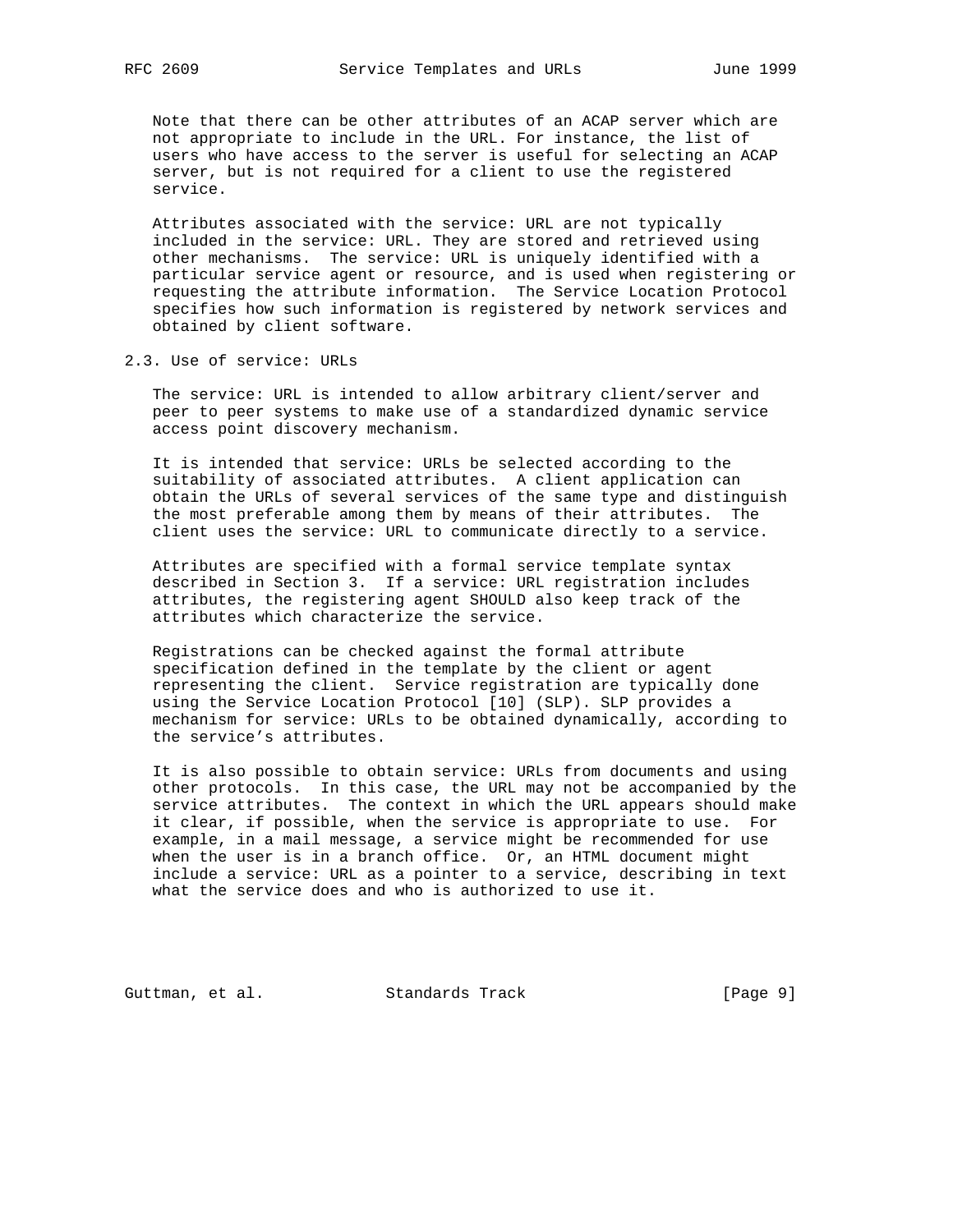2.4. Specifying the Service Type-Specific URL Syntax

 When a service type is specified, the specification includes the definition of the syntax for all URLs that are registered by services of that particular type. For instance, the "lpr" service type may be defined with service: URLs in the following form:

service: printer: lpr://<address of printer>/<queue name>

The section of the URL after the address of the printer:

"/" <queue name>

 is specific to the lpr service type and corresponds to the <url-path> field of the general service: URL syntax. This part is specified when the lpr service type is specified.

2.5. Accommodating Abstract Service Types

 An abstract service type is a service type that can be implemented by a variety of different service agents.

 In order to register a service: URL for an abstract service type the 'abstract-type' grammar rule described in section 3.1 is used. This will result in a URL which includes enough information to use the service, namely, the protocol, address and path information. Unlike 'concrete' service: URLs, however, the service type is not enough to determine the service access. Rather, an abstract service type denotes a class of service types. The following subsection discusses this point in more detail.

 Concrete service templates inherit all attributes defined in the abstract service template from which the concrete service template was derived. Attribute defined in the abstract service template MUST not be defined in the concrete service template as well. This simplifies interpretation of templates.

 For example, if an abstract service template for service type ' Abstract' defines an attribute FOO, all concrete service templates derived from the abstract service template, such as ' Abstract:Concrete' will implicitly include the definition of attribute FOO. This derived template MUST NOT redefine FOO, according to the rule above.

A further example is described in Section A.

Guttman, et al. Standards Track [Page 10]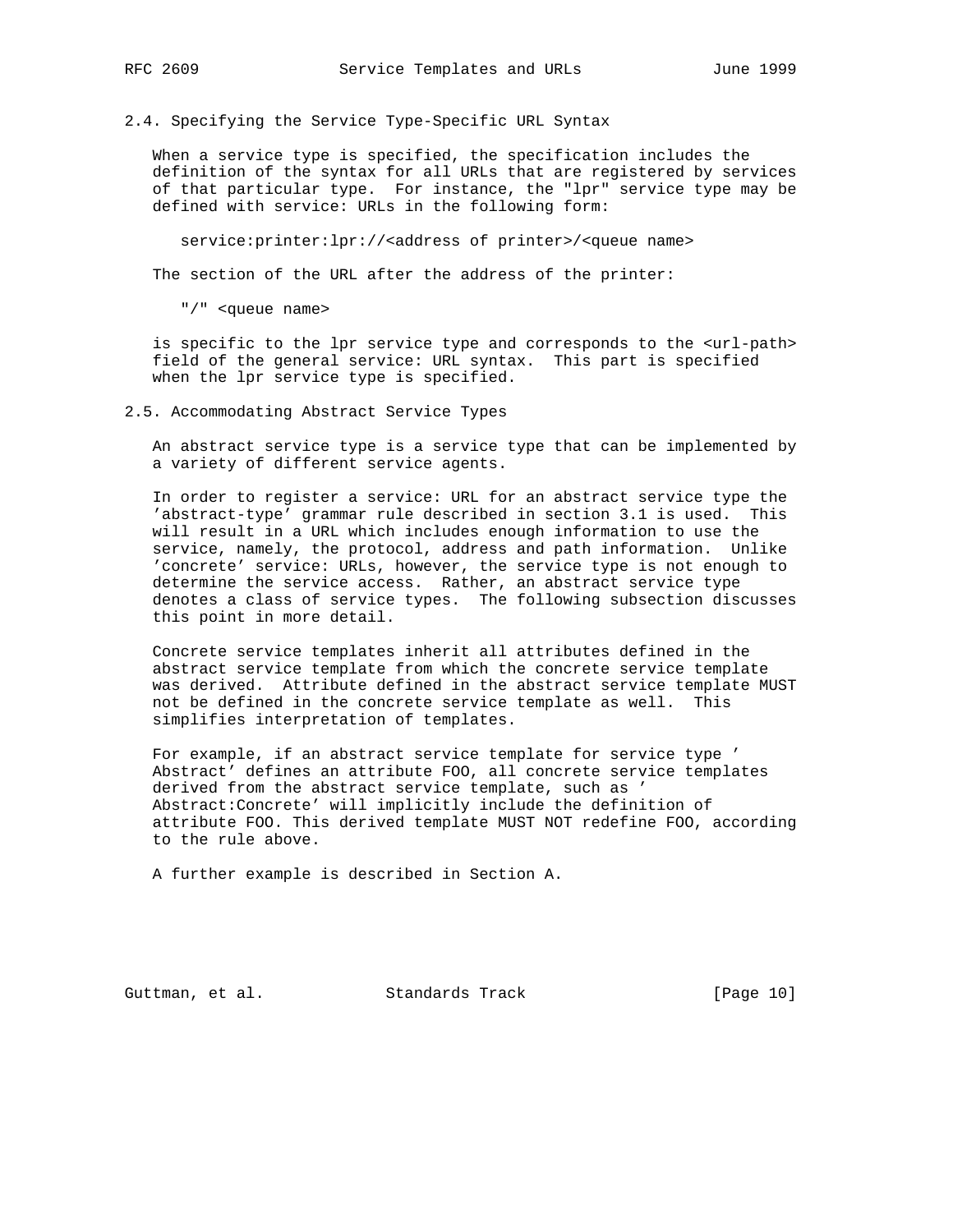## 2.5.1. Advertising Abstract Service Types

 Some services may make use of several protocols that are in common use and are distinct services in their own right. In these cases an abstract service type is appropriate. What is essential is that all the required information for the service is clearly defined.

 For example, suppose a network service is being developed for dynamically loading device drivers. The client requires the following three pieces of information before it can successfully load and instantiate the driver:

- 1. The protocol used to load the driver code, for example, "ftp", "http" or "tftp"
- 2. A pathname identifying where the driver code is located, for example "/systemhost/drivers/diskdrivers.drv",
- 3. The name of the driver, for example, "scsi".

 The temptation is to form the first two items into a URL and embed that into a service: URL. As an example which should be avoided,

service:ftp:/x3.bean.org/drivers/diskdrivers.drv;driver=scsi

is a service: URL which seems to indicate where to obtain the driver.

 Rather, an abstract service-type SHOULD be used. The service type is not "ftp", as the example indicates. Rather, it is "device-drivers". The service: URL that should be used, consistent with the rules in section [6], is the following:

 service:device-drivers:ftp://x3.bean.org/drivers/diskdrivers.drv; driver=scsi;platform=sys3.2-rs3000

 Other URLs for the same service using other protocols are also supported, as in:

 service:device-drivers:tftp://x2.bean.org/vol3/disk/drivers.drv; driver=scsi;platform=sys3.2-rs3000

 service:device-drivers:http://www.bean.org/drivers/drivpak.drv; driver=scsi;platform=sys3.2-rs3000

 Using SLP, a search for the service type "device-drivers" may return all of the three URLs listed above. The client selects the most appropriate access protocol for the desired resource.

Guttman, et al. Standards Track [Page 11]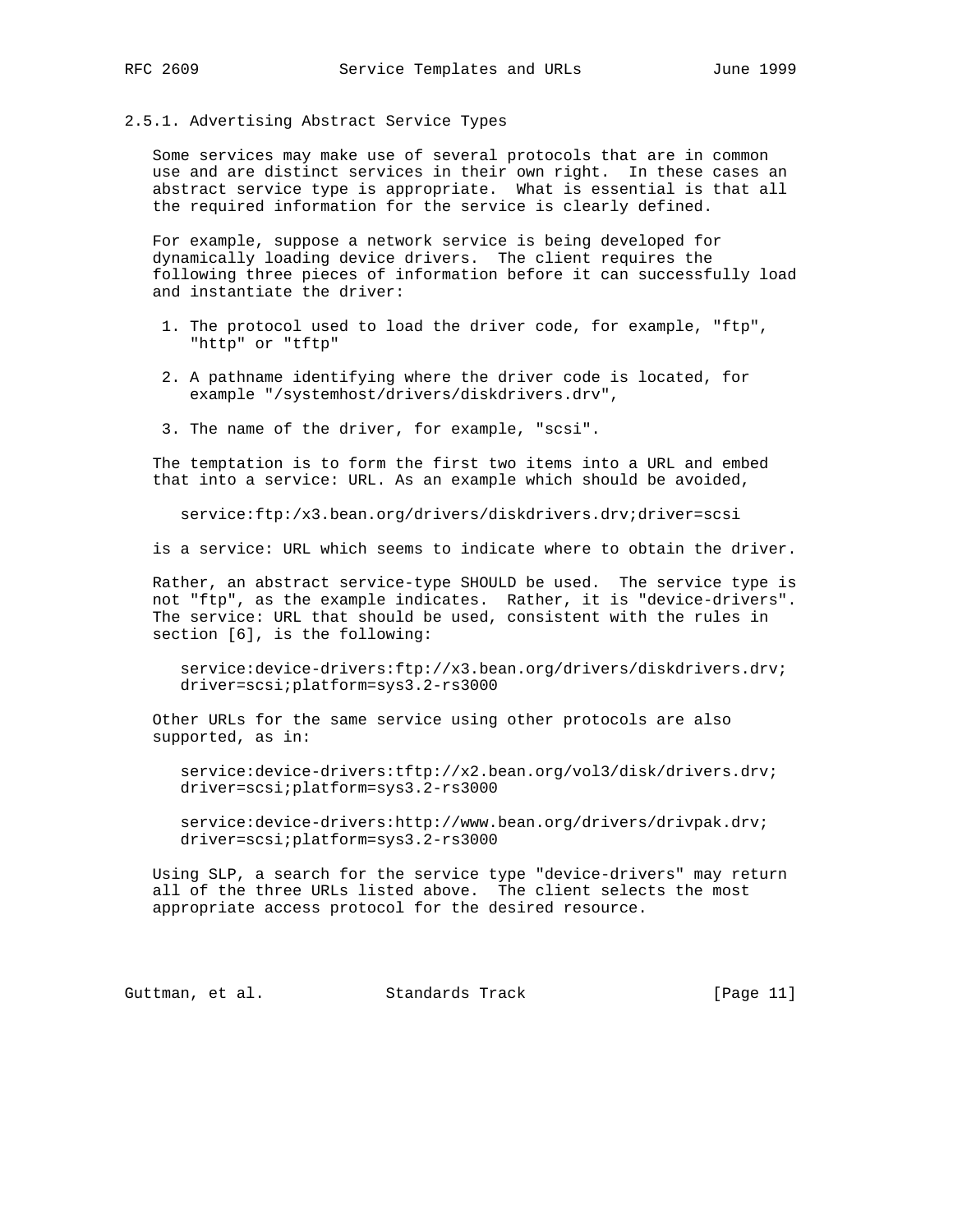The fundamental requirement is that the abstract service type MUST be well specified. This requirement is imposed so that program code or human users have enough information to access the service. In every case, a well-specified abstract type will include either an access protocol and a network address where the service is available, or an embedded URL for a standardized URL scheme that describes how to access the service. In the example above, there are three further requirements: A URL path is included for access protocols indicating the document to download, and two attributes are included to characterize the driver.

3. Syntax and Semantics of Service Type Specifications

 Service type specifications are documents in a formal syntax defining properties important to service registration. These properties are:

- 1. General information on the service type specification itself,
- 2. The syntax of the service type-specific part of the service URL,
- 3. The definition of attributes associated with a service.

The service type specification document is the service type template.

 The following subsections describe the syntax and semantics of service type templates.

3.1. Syntax of Service Type Templates

 Service template documents are encoded in a simple form. They may be translated into any language or character set, but the template used for standardization MUST be encoded in the 0x00-0x7F subrange of UTF-8 [16] (which corresponds to ASCII character encoding) and be in English.

 A template document begins with a block of text assigning values to five document identification items. The five identification items can appear in any order within the block, but conventionally the "template-type" item, which assigns the service type name, occurs at the very top of the document in order to provide context for the rest of the document. The attribute definition item occurs after the document identification items.

 All items end with a blank line. The reserved characters are ";", "%", "=", ",", "#", LF, and CR. Reserved characters MUST be escaped. The escape sequence is the same as described in [5].

Guttman, et al. Standards Track [Page 12]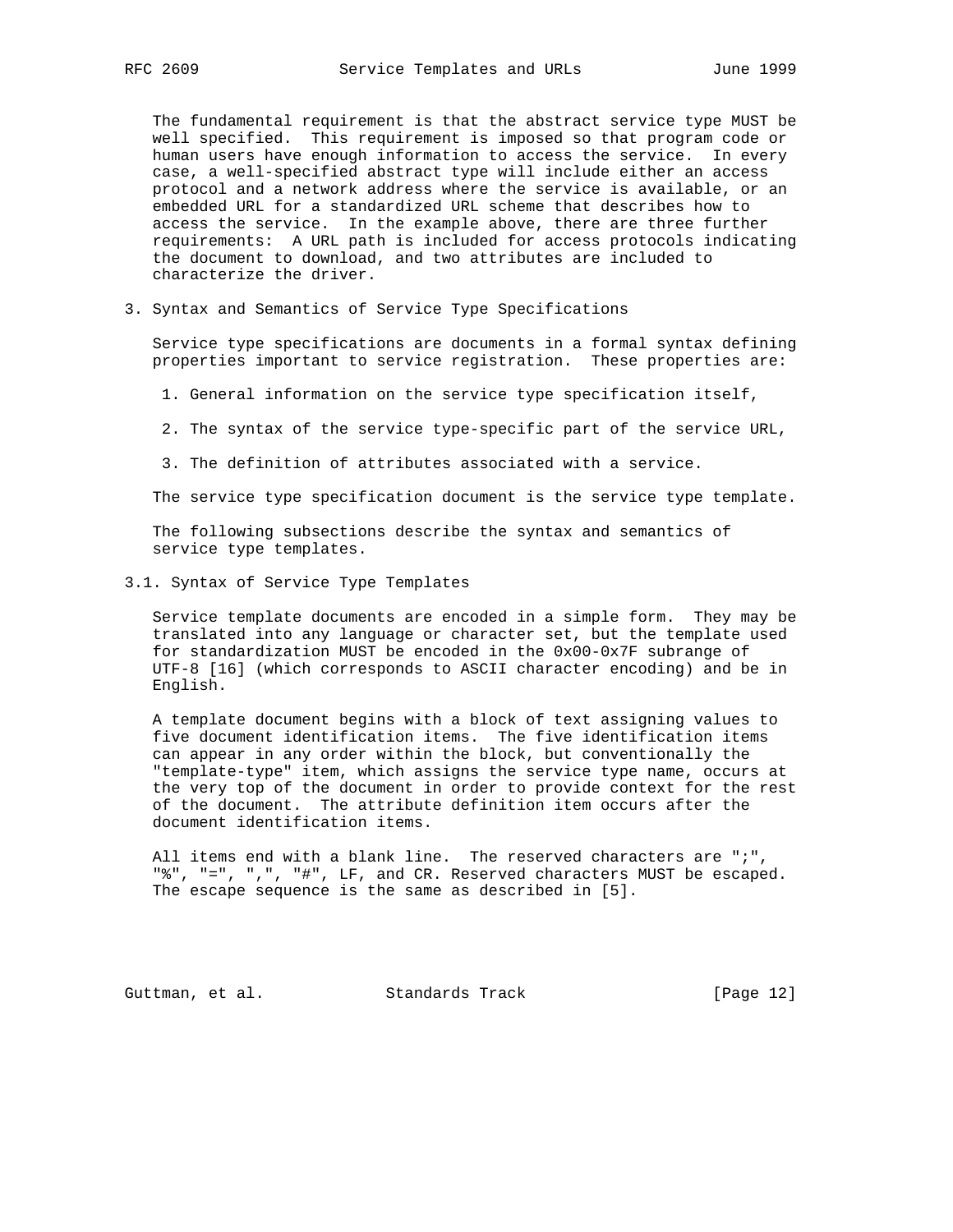The service template is encoded in a UTF-8 character set, but submitted as a part of an work in progress, which is encoded in ASCII characters. All characters which are outside of the ASCII range MUST be escaped using the '\' HEXDIG HEXDIG syntax. For example, the letter e accent aigue would be represented as "\c3\a9". Unfortunately, this will detract from the readability of the service template in the service template submission. Hopefully some public domain tools will emerge for translating escaped UTF-8 characters into humanly readable ones.

 Values in value lists are separated by commas. A value list is terminated by a newline not preceded by a comma. If the newline is preceded by a comma, the value list is interpreted to continue onto the next line.

 Attribute identifiers, attribute type names, and flags are all case insensitive. For ease of presentation, upper and lower case characters can be used to represent these in the template document. Newlines are significant in the grammar. They delimit one item from another, as well as separating parts of items internally.

 String values are considered to be a sequence of non-whitespace tokens potentially with embedded whitespace, separated from each other by whitespace. Commas delimit lists of strings. String values are trimmed so as to reduce any sequence of white space interior to a string to a single white space. Preceding or trailing white space is removed. For example:

" some value , another example "

is trimmed to

"some value" and "another example".

 Note that there can be no ambiguity in string tokenization because values in value lists are separated by a comma. String tokens are not delimited by double quotes (") as is usually the case with programming languages.

 Attribute tags and values are useful for directory look-up. In this case, decoding of character escapes and trimming white space MUST be performed before string matching. In addition, string matching SHOULD be case insensitive.

Guttman, et al. Standards Track [Page 13]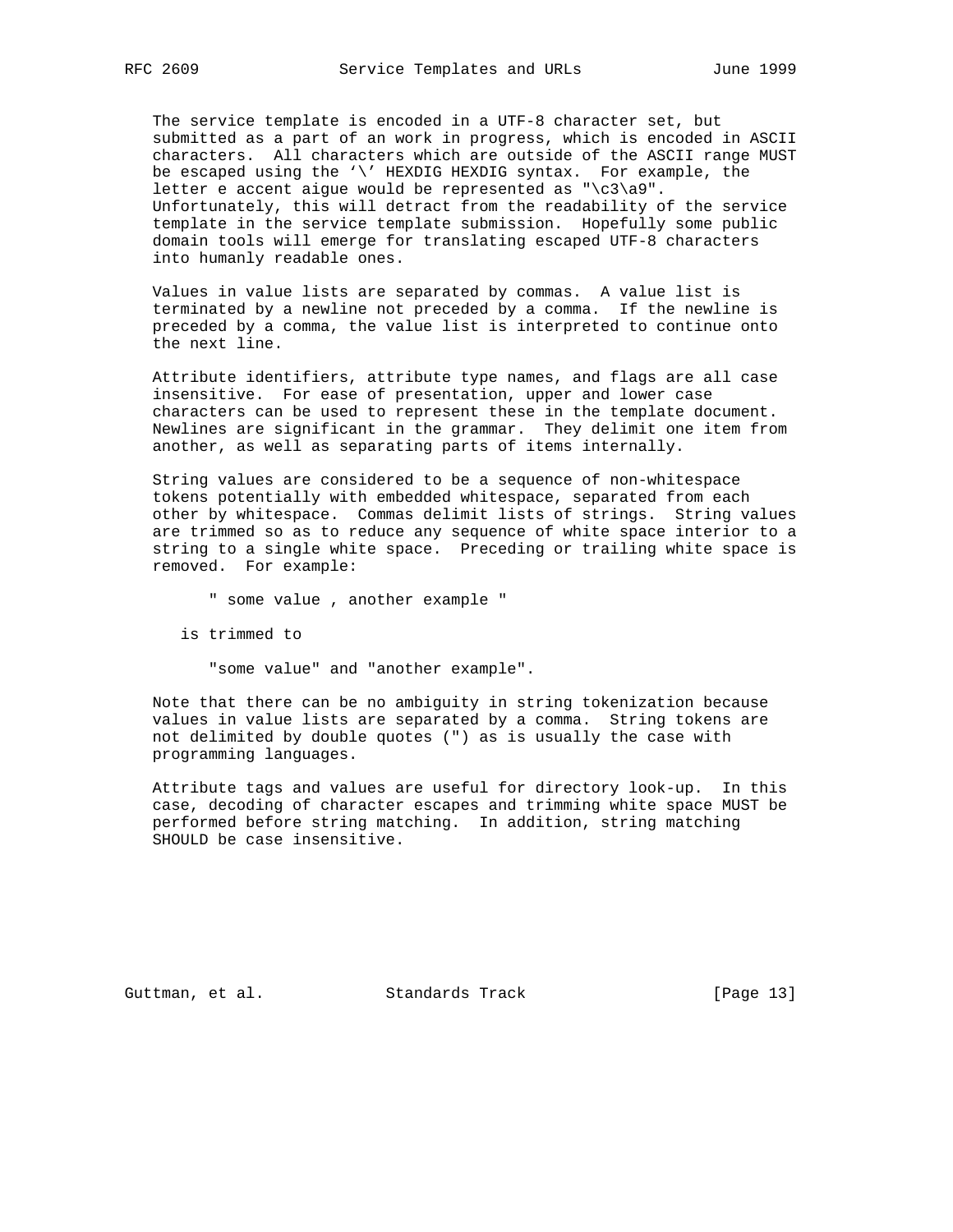Templates obey the following ABNF [8] grammar:

| template     | $=$ | tem-attrs attr-defs                                                                                |
|--------------|-----|----------------------------------------------------------------------------------------------------|
| tem-attrs    | $=$ | schemetype schemevers schemetext schemeurl                                                         |
| schemetype   | $=$ | "template-type=" scheme term                                                                       |
| schemevers   | $=$ | "template-version=" version-no term                                                                |
| schemetext   | $=$ | "template-description=" newline desc term                                                          |
| schemeurl    | $=$ | "template-url-syntax=" newline url-bnf term                                                        |
| $url-bnf$    | $=$ | *[ com-chars ]                                                                                     |
|              |     | ; An ABNF describing the <url-path> production</url-path>                                          |
|              |     | ; in the service: URL grammar of Section 2.1.                                                      |
| scheme       | $=$ | service-type [ "." naming-auth ]                                                                   |
| service-type | $=$ | scheme-name                                                                                        |
| naming-auth  | $=$ | scheme-name                                                                                        |
| scheme-name  | $=$ | ALPHA [1*schemechar] [ "." 1*schemechar ]                                                          |
| schemechar   | $=$ | ALPHA / DIGIT / "-" / "+" /                                                                        |
| version-no   | $=$ | 1*DIGIT "." 1*DIGIT                                                                                |
| langtag      |     | $= 1*8$ ALPHA ["-" $1*8$ ALPHA]                                                                    |
|              |     | $;$ See [3]                                                                                        |
| desc         |     | = *[ com-chars ]                                                                                   |
|              |     | ; A block of free-form text for reading by                                                         |
|              |     | ; people describing the service in a short,                                                        |
|              |     | ; informative manner.                                                                              |
| term         | $=$ | newline newline                                                                                    |
| attr-defs    | $=$ | *( attr-def / keydef )                                                                             |
| attr-def     | $=$ | id "=" attrtail                                                                                    |
| keydef       | $=$ | id "=" "keyword" newline [help-text] newline                                                       |
| attrtail     | $=$ | type flags newline [value-list] [help-text]                                                        |
|              |     | [value-list] newline                                                                               |
| id           | $=$ | 1*attrchar                                                                                         |
| type         | $=$ | "string" / "integer" / "boolean" / "opaque"<br>$[$ "m"/"M"] $[$ "l"/"L"] $[$ "o"/"0"] $[$ "x"/"X"] |
| flags        | $=$ | value newline / value "," value-list /                                                             |
| value-list   | $=$ | value ", " newline value-list                                                                      |
| help-text    | $=$ | $1*($ "#" help-line )                                                                              |
|              |     | ; A block of free-form text for reading by                                                         |
|              |     | ; people describing the attribute and                                                              |
|              |     | ; its values.                                                                                      |
| help-line    | $=$ | *[ com-chars ] newline                                                                             |
| attrchar     | $=$ | schemechar / ":" / "_" / "\$" / "~" / "@" / "." /                                                  |
|              |     |                                                                                                    |
| value        | $=$ | string / integer / boolean / opaque                                                                |
| string       | $=$ | safe-char *[safe-char / white-sp] safe-char                                                        |
| integer      | $=$ | $[$ "+" $]$ "-" $]$ 1*DIGIT                                                                        |
| boolean      | $=$ | "true" / "false"                                                                                   |
| opaque       | $=$ | "\FF" $1*(-")$ " HEXDIG HEXDIG)                                                                    |
|              |     | ; Each byte of opaque value is hex encoded.                                                        |
|              |     | ; The format corresponds to [10].                                                                  |
|              |     |                                                                                                    |

Guttman, et al. Standards Track [Page 14]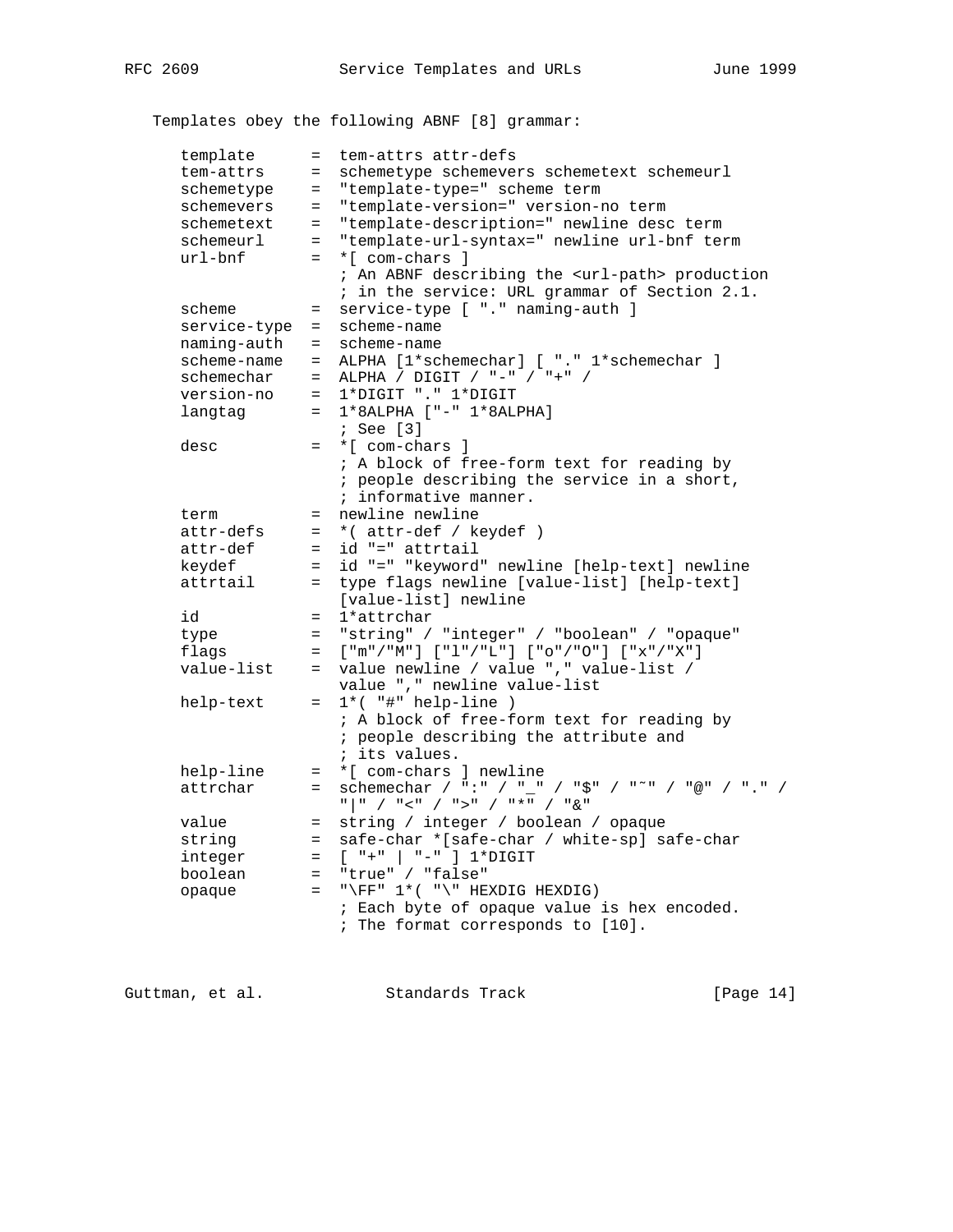|           |         | ; Newlines are ignored in decoding opaque                                                                                                                                                                                                                                                                                                                                                                                                  |
|-----------|---------|--------------------------------------------------------------------------------------------------------------------------------------------------------------------------------------------------------------------------------------------------------------------------------------------------------------------------------------------------------------------------------------------------------------------------------------------|
|           |         | ; values.                                                                                                                                                                                                                                                                                                                                                                                                                                  |
| com-chars |         | = safe-char / white-sp / "," / ";"/ "%"                                                                                                                                                                                                                                                                                                                                                                                                    |
| safe-char |         | = attrchar / escaped / " " / "!" / ""' / "'" /                                                                                                                                                                                                                                                                                                                                                                                             |
|           |         | $\begin{array}{c ccccccccc} \mathfrak{n} & \mathfrak{n} & \mathfrak{m} & \mathfrak{m} & \mathfrak{m} & \mathfrak{m} & \mathfrak{m} & \mathfrak{m} & \mathfrak{m} & \mathfrak{m} & \mathfrak{m} & \mathfrak{m} & \mathfrak{m} & \mathfrak{m} & \mathfrak{m} & \mathfrak{m} & \mathfrak{m} & \mathfrak{m} & \mathfrak{m} & \mathfrak{m} & \mathfrak{m} & \mathfrak{m} & \mathfrak{m} & \mathfrak{m} & \mathfrak{m} & \mathfrak{m} & \mathfr$ |
|           |         | "=" / "?" / "[" / "]" / "{" / "/" / "{" /                                                                                                                                                                                                                                                                                                                                                                                                  |
|           |         | "\$"                                                                                                                                                                                                                                                                                                                                                                                                                                       |
|           |         | ; All UTF-8 printable characters are                                                                                                                                                                                                                                                                                                                                                                                                       |
|           |         | ; included except ",", "%", ";", and "#".                                                                                                                                                                                                                                                                                                                                                                                                  |
| escaped   |         | $= 1$ * $( \vee )$ ' HEXDIG HEXDIG)                                                                                                                                                                                                                                                                                                                                                                                                        |
| white-sp  | $=$ $-$ | SPACE / HT                                                                                                                                                                                                                                                                                                                                                                                                                                 |
| newline   | $=$     | CR / (CR LF)                                                                                                                                                                                                                                                                                                                                                                                                                               |
|           |         |                                                                                                                                                                                                                                                                                                                                                                                                                                            |

### 3.2. Semantics of Service Type Templates

 The service type template defines the service attributes and service: URL syntax for a particular service type. The attribute definition includes the attribute type, default values, allowed values and other information.

 Note that the 'template-type', 'template-version', 'template description' and 'template-url-syntax' have all been defined as attributes. These attributes MAY accompany any service registration using SLPv2.

3.2.1. Definition of a Service Template

 There are four items included in the service template. The semantics of each item is summarized below.

- template-type

 The scheme name of the service scheme. The scheme name consists of the service type name and an optional naming authority name, separated from the service type name by a period. See 3.2.2 for the conventions governing service type names.

- template-version

The version number of the service type specification.

- template-description

 A description of the service suitable for inclusion in text read by people.

Guttman, et al. Standards Track [Page 15]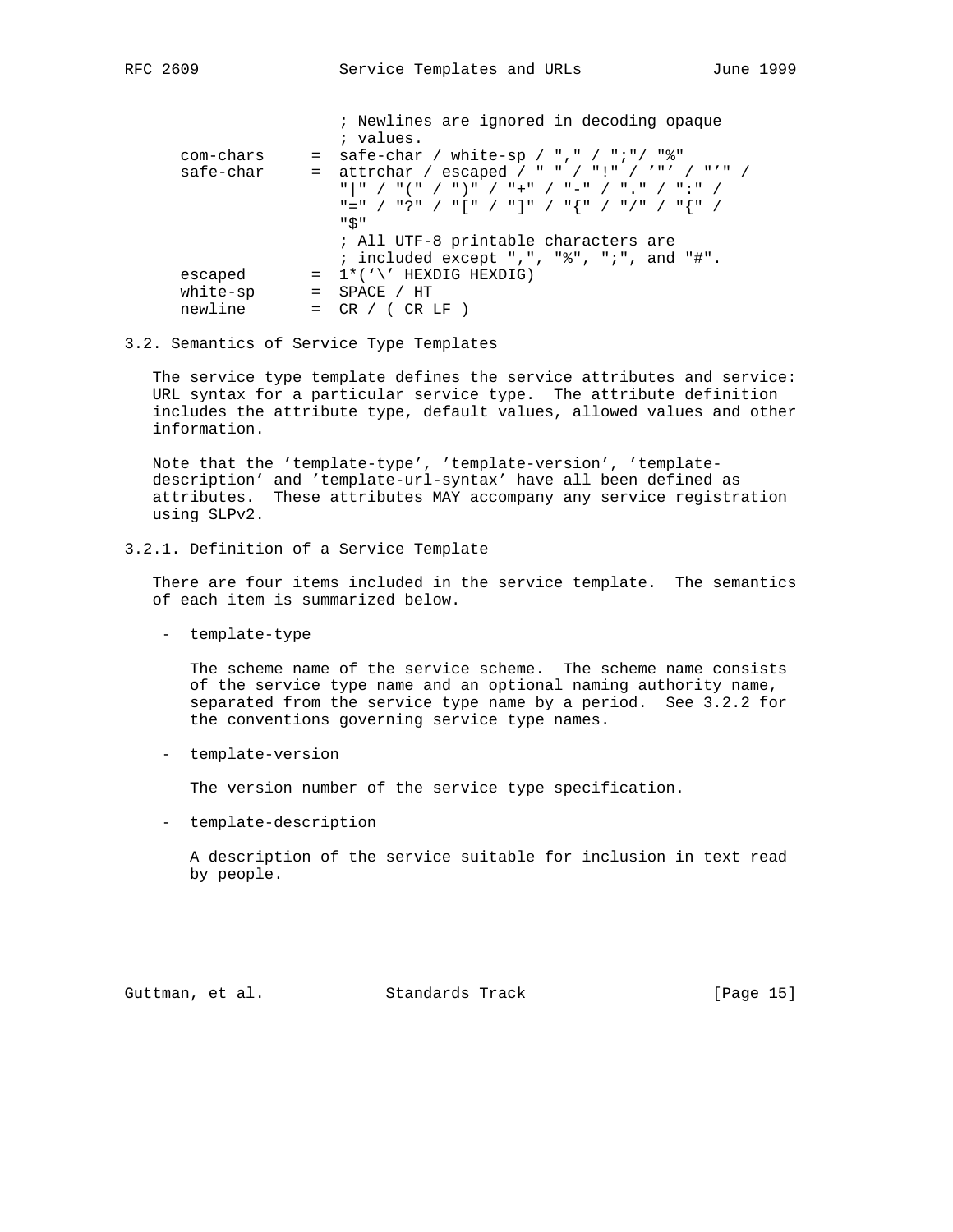## - template-url-syntax

 The syntax of the service type-specific URL part of the service: URL.

- attribute definitions

 A collection of zero or more definitions for attributes associated with the service in service registrations.

Each of the following subsections deals with one of these items.

3.2.2. Service Type

 The service scheme consists of the service type name and an optional naming authority name separated from the service type name by a period. The service scheme is a string that is appended to the ' service:' URL scheme identifier, and is the value of the "template type" item in the template document. If the naming authority name is absent it is assumed to be IANA.

## 3.2.3. Version Number

 The version number of the service type template is the value of the "template-version" item. A draft proposal starts at 0.0, and the minor number increments once per revision. A standardized template starts at 1.0. Additions of optional attributes add one to the minor number, and additions of required attributes, changes of definition, or removal of attributes add one to the major number. The intent is that an old service template still accurately, if incompletely, defines the attributes of a service registration if the template only differs from the registration in its minor version. See Section 4 for more detail on how to use the template-version attribute.

3.2.4. Description

 The description is a block of text readable by people in the language of the template and is the value of the "template-description" item. It should be sufficient to identify the service to human readers and provide a short, informative description of what the service does.

 If the service type corresponds to a particular protocol, the protocol specification must be cited here. The protocol need not be a standardized protocol. The template might refer to a proprietary specification, and refer the reader of the template to a contact person for further information.

Guttman, et al. Standards Track [Page 16]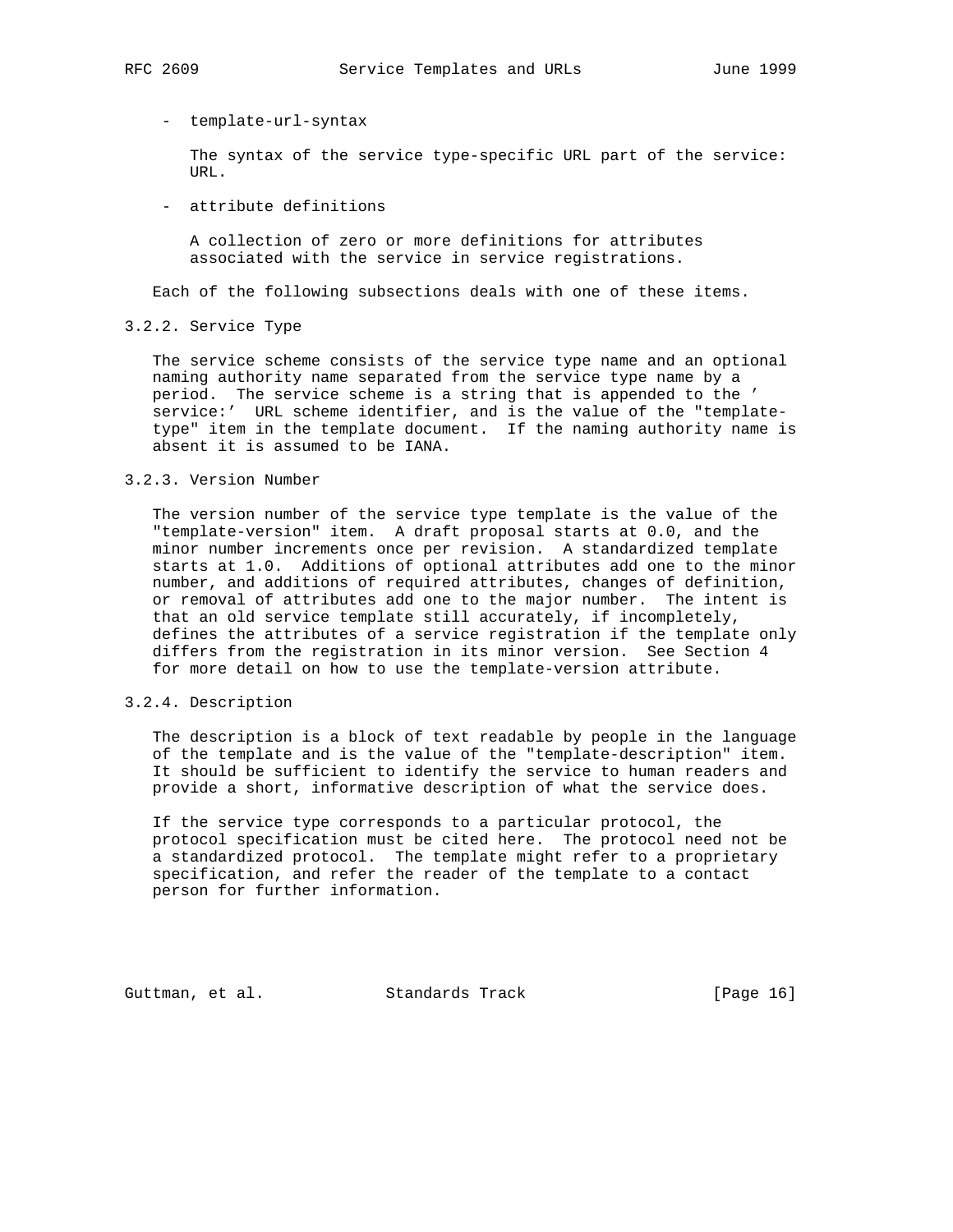## 3.2.5. Syntax of the Service Type-specific URL Part

 The syntax of the service type-specific part of the service: URL is provided in the template document as the value of the "template-url syntax" item. The <url-path> field of the service: URL is designed to provide additional information to locate a service when the <addr-spec> field is not sufficient. The <url-path> field distinguishes URLs of a particular service type from those of another service type. For instance, in the case of the lpr service type, the <url-path> may be defined so that it must include the queue name, but other service types may not require this information.

 The syntax for the <url-path> field MUST accompany the definition of a new service type, unless the URL scheme has already been standardized and is not a service: URL. The syntax is included in the template document as an ABNF [8] following the rules for URL syntax described in [5]. There is no requirement for a service scheme to support a <url-path>. The <url-path> field can be very simple, or even omitted. If the URL scheme has already been standardized, the "template-url-syntax" item SHOULD include a reference to the appropriate standardization documents. Abstract service types may defer this field to the template documents describing their concrete instances.

# 3.2.6. Attribute Definition

 The bulk of the template is typically devoted to defining service type-specific attributes. An attribute definition precisely specifies the attribute's type, other restrictions on the attribute (whether it is multi-valued, optional, etc), some text readable by people describing the attribute, and lists of default and allowed values. The only required information is the attribute's type, the rest are optional. Registration, deregistration and the use of attributes in queries can be accomplished using the Service Location Protocol [10] or other means, and discussion of this is beyond the scope of the document.

 Attributes are used to convey information about a given service for purposes of differentiating different services of the same type. They convey information to be used in the selection of a particular service to establish communicate with, either through a program offering a human interface or programmatically. Attributes can be encoded in different character sets and in different languages. The procedure for doing this is described in Section 6.

 An attribute definition begins with the specification of the attribute's identifier and ends with a single empty line. Attributes definitions have five components (in order of appearance in a

Guttman, et al. Standards Track [Page 17]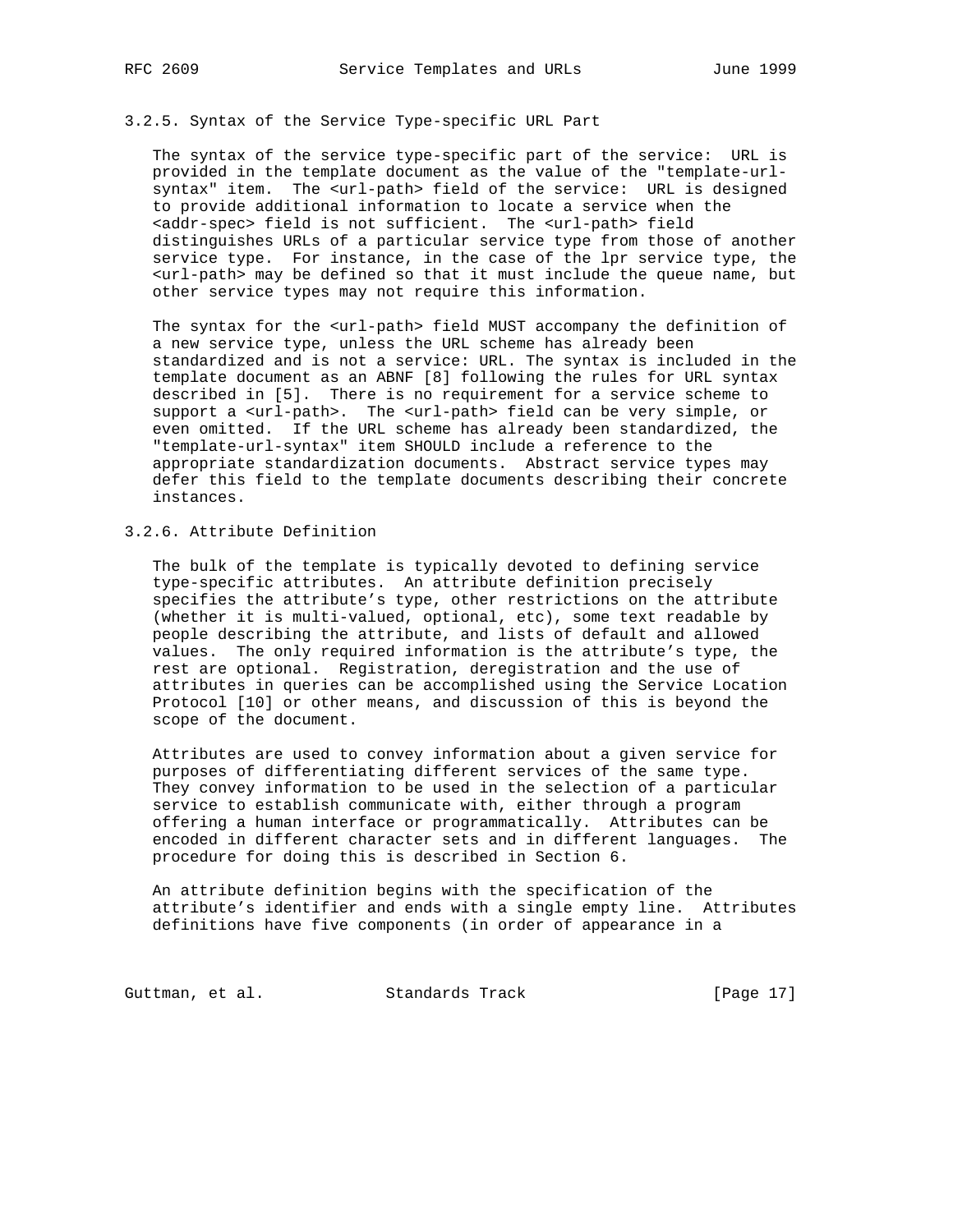definition):

- 1. An attribute identifier which acts as the name of the attribute,
- 2. Attribute descriptors (type and flags),
- 3. An optional list of values which are assigned to the attribute by default,
- 4. An optional block of text readable by people providing a short, informative description of the attribute,
- 5. An optional list of allowed values which restrict the value or values the attribute can take on.
- 3.2.6.1. The Attribute Identifier

 An attribute definition starts with the specification of the attribute's identifier. The attribute's identifier functions as the name of the attribute. Note that the characters used to compose an attribute identifier are restricted to those characters considered unrestricted for inclusion in a URL according to [5]. The reason is that services can display prominent attributes in their service: URL registrations. Each attribute identifier must be unique in the template. Since identifiers are case folded, upper case and lower case characters are the same.

## 3.2.6.2. The Attribute Type

 Attributes can have one of five different types: string, integer, boolean, opaque, or keyword. The attribute's type specification is separated from the attribute's identifier by an equal sign ("=") and follows the equal sign on the same line. The string, signed integer, and boolean types have the standard programming language or database semantics. Integers are restricted to those signed values that can be represented in 32 bits. The character set used to represent strings is not specified at the time the template is defined, but rather is determined by the service registration. Booleans have the standard syntax. Opaques are byte escaped values that can be used to represent any other kind of data. Keywords are attributes that have no characteristics other than their existence (and possibly the descriptive text in their definition).

 Keyword and boolean attributes impose restrictions on the following parts of the attribute definition. Keyword attribute definitions MUST have no flag information following the type definition, nor any default or allowed values list. Boolean attributes are single value only, i.e., multi-valued boolean attributes are not allowed.

Guttman, et al. Standards Track [Page 18]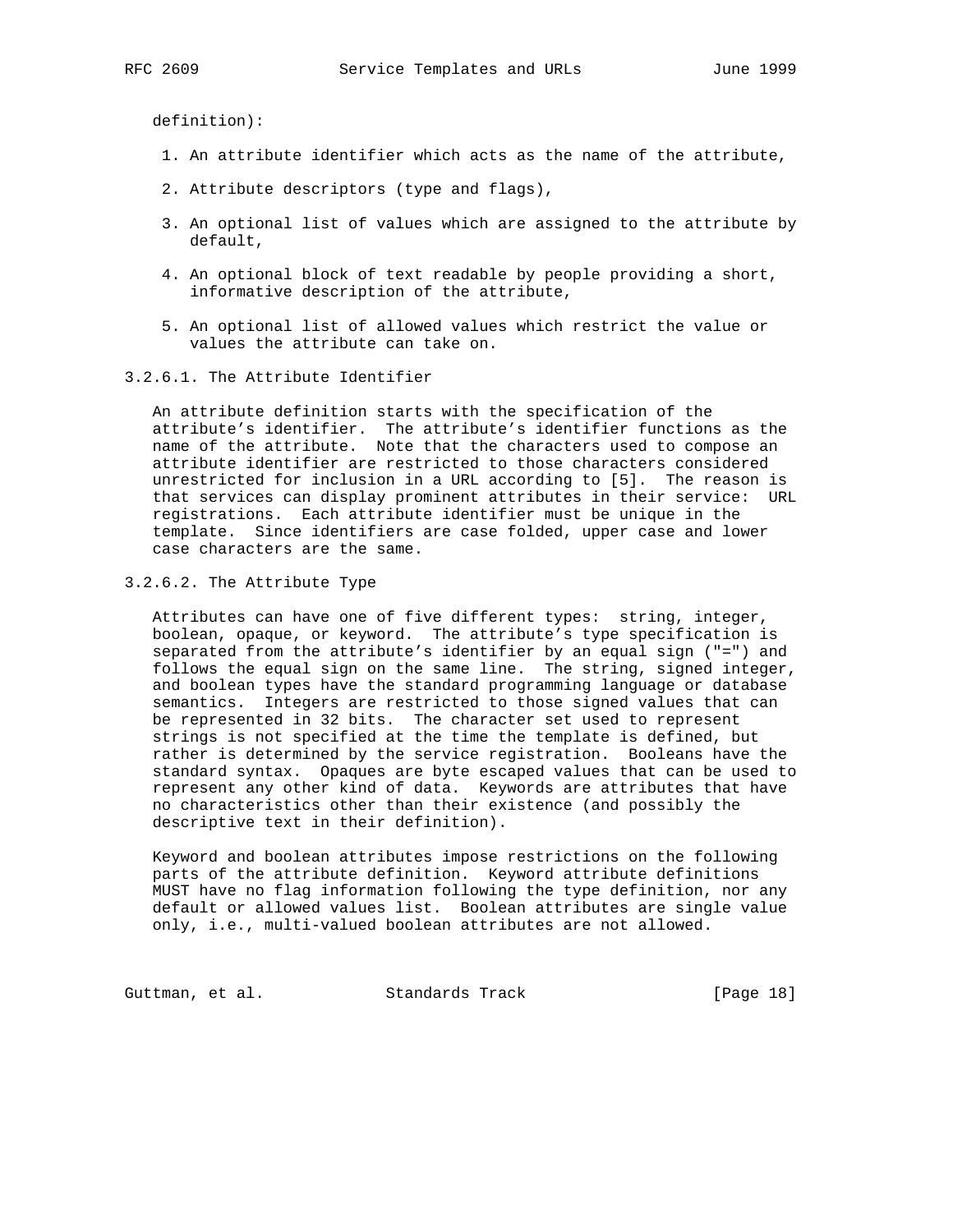### 3.2.6.3. Attribute Flags

 Flags determine other characteristics of an attribute. With the exception of keyword attributes, which may not have any flags, flags follow the attribute type on the same line as the attribute identifier, and are separated from each other by whitespace. Flags may appear in any order after the attribute type. Other information must not follow the flags, and only one flag identifier of a particular flag type is allowed per attribute definition.

The semantics of the flags are as follows:

- o or O

 Indicates that the attribute is optional. If this flag is missing, the attribute is required in every service registration.

- m or M

 Indicates that the attribute can take on multiple values. If this flag is present, every value in a multi-valued attribute has the same type as the type specified in the type part of the attribute definition. Boolean attributes must not include this flag.

- l or L

 Indicates that attribute is literal, i.e. is not meant to be translated into other languages. If this flag is present, the attribute is not considered to be readable by people and should not be translated when the template is translated. See Section 6 for more information about translation.

- x or X

 Indicates that clients SHOULD include the indicated attribute in requests for services. Neglecting to include this attribute will not sufficiently differentiate the service. If services are obtained without selecting this attribute they will quite likely be useless to the client.

 The values for multivalued attributes are an unordered set. Deletions of individual values from a multivalued attribute are not supported, and deletion of the attribute causes the entire set of values to be removed.

Guttman, et al. Standards Track [Page 19]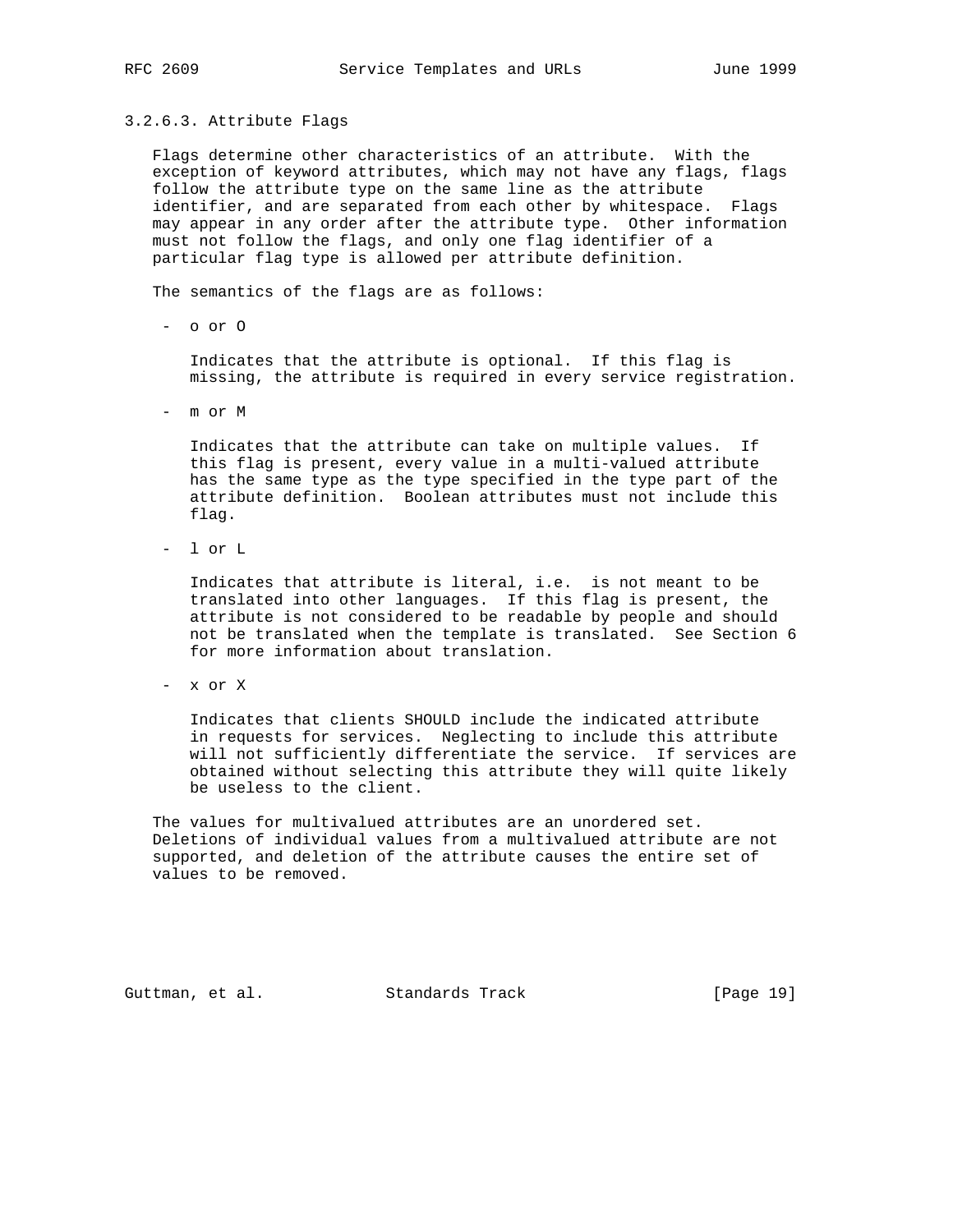# 3.2.6.4. Default Value or List

 If the attribute definition includes a default value or, in the case of multivalued attributes, a default values list, it begins on the second line of the attribute definition and continues over the following lines until a line ends without a comma. As a consequence, newlines cannot be embedded in values unless escaped. See Section 2.1.

 Particular attribute types and definitions restrict the default values list. Keyword attributes must not have a list of defaults. If an optional attribute's definition has an allowed values list, then a default value or list is not optional but required. The motivation for this is that defining an attribute with an allowed values list is meant to restrict the values the attribute can take on, and requiring a default value or list assures that the default value is a member of the given set of allowed values.

 The default value or list indicates what values the attribute is given if no values are assigned to the attribute when a service is registered. If an optional attribute's definition includes no default value or list, the following defaults are assigned:

- 1. String values are assigned the empty string,
- 2. Integer values are assigned zero,
- 3. Boolean values are assigned false,
- 4. Opaque values are assigned a byte array containing no values,
- 5. Multi-valued attributes are initialized with a single value.

 For purposes of translating nonliteral attributes, the default values list is taken to be an ordered set, and translations MUST maintain that order.

3.2.6.5. Descriptive Text

 Immediately after the default values list, if any, a block of descriptive text SHOULD be included in the attribute definition. This text is meant to be readable by people, and should include a short, informative description of the attribute. It may also provide additional information, such as a description of the allowed values. This text is primarily designed for display by interactive browsing tools. The descriptive text is set off from the surrounding definition by a crosshatch character ("#") at the beginning of the line. The text should not, however, be treated as a comment by

Guttman, et al. Standards Track [Page 20]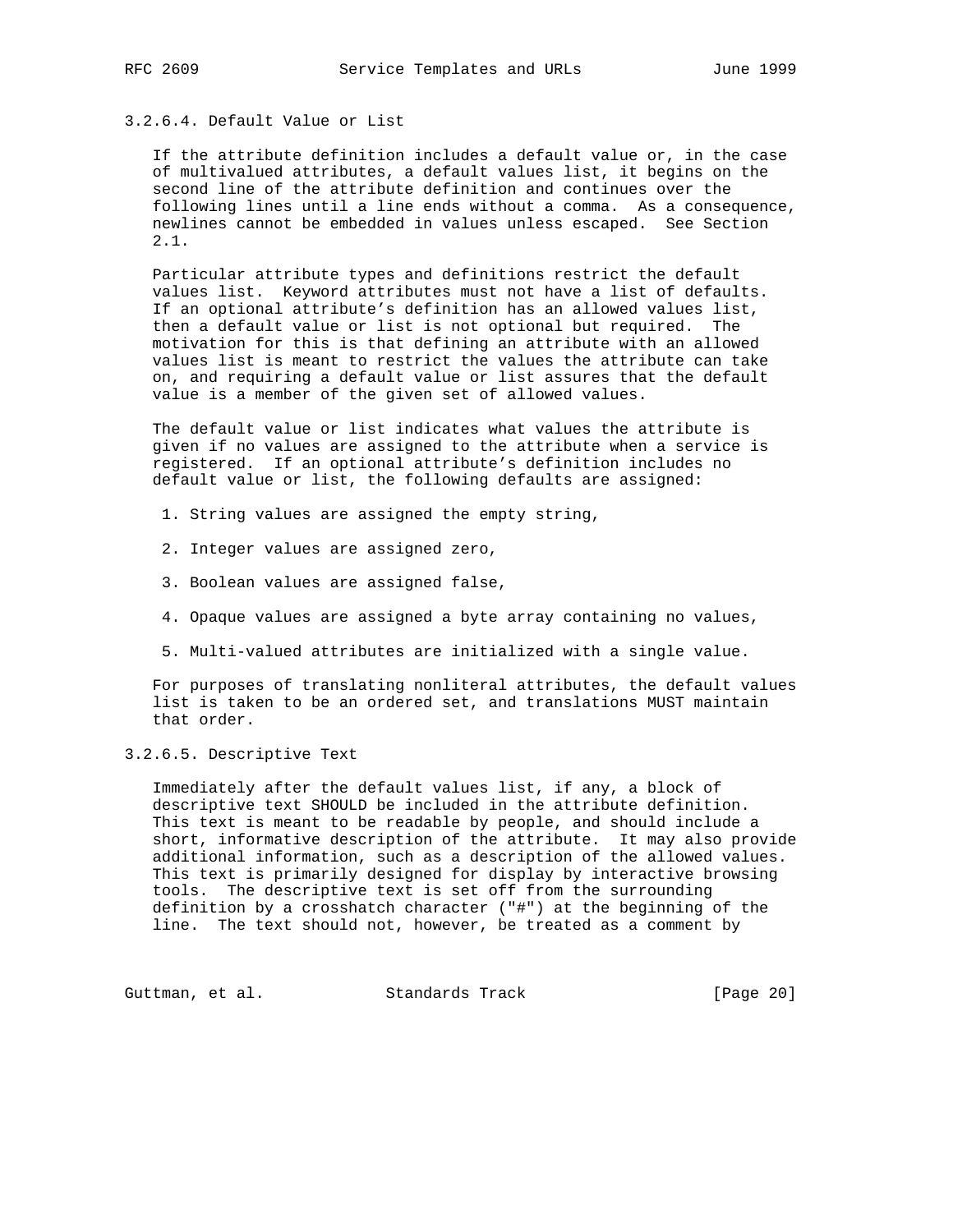parsing and other tools, since it is an integral part of the attribute definition. Within the block of descriptive text, the text is transferred verbatim, including indentation and line breaks, so any formatting is preserved.

3.2.6.6. Allowed Values List

 Finally, the attribute definition concludes with an optional allowed values list. The allowed values list, if any, follows the descriptive text, or, if the descriptive text is absent, the initial values list. The syntax of the allowed values list is identical to that of the initial values list. The allowed values list is also terminated by a line that does not end in a comma. If the allowed values list is present, assignment to attributes is restricted to members of the list.

 As with the default values list, the allowed values list is also considered to be an ordered set for purposes of translation.

3.2.6.7. Conclusion of An Attribute Definition

An attribute definition concludes with a single empty line.

4. A Process For Standardizing New Service Types

 New service types can be suggested simply by providing a service type template and a short description about how to use the service. The template MUST have its "template-version" template attribute set to 0.0.

 MAJOR revision numbers come before the '.', MINOR revision numbers come after the '.'.

 The minor version number increments once with each change until it achieves 1.0. There is no guarantee any version of the service template is backward compatible before it reaches 1.0.

 Once a service template has reached 1.0, the definition is "frozen" for that version. New templates must be defined, of course, to refine that definition, but the following rules must be followed:

 A MINOR revision number signifies the introduction of a compatible change. A MAJOR revision number signifies the introduction of an incompatible change. This is formalized by the following rules:

 - Any new optional attribute defined for the template increases the minor version number by one. All other attributes for the version must continue to be supported as before. A client which

Guttman, et al. Standards Track [Page 21]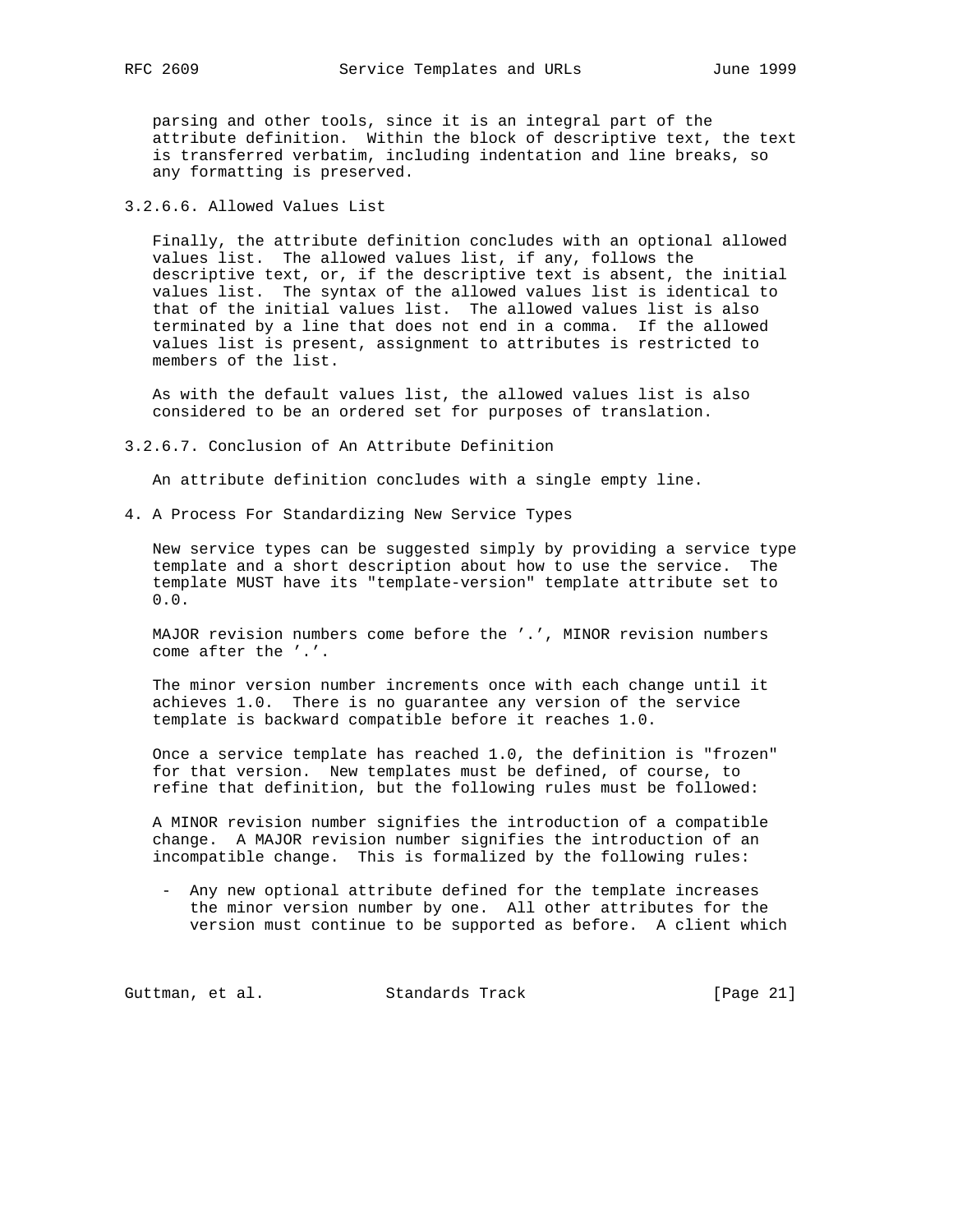supports  $1.x$  can still use later versions of  $1.y$  (where  $x < y$ ) as it ignores attributes it doesn't know about.

 - Adding a required attribute, removing support for an attribute or changing definition of an attribute requires changing the major version number of a service template. A client application may be unable to make use of this information, or it may need to obtain the most recent service template to help the user interpret the service information.

 The template is submitted to a special mailing list, see section 5. This document must include a 'template begins here' and 'template ends here' marking, in text, so that it is trivial to cut and paste the template from the submission.

 The list will be available at svrloc-list@iana.org. Ideally, experts in the implementation and deployment of the particular protocol are consulted so as to add or delete attributes or change their definition to make the template as useful as possible. The mailing list will be maintained even when the SVRLOC WG goes dormant for the purpose of discussing service templates.

 All published versions of the template must be available on-line, including obsolete ones.

 Once consensus is achieved, the template should be reissued with possible corrections, having its Version number set to 1.0. Templates with version numbers below 1.0 are not submitted to the IANA. From that point onwards, templates are submitted. See Section 5 for details on how templates are submitted to an IANA registry of templates.

## 5. IANA Considerations

 It is the responsibility of the IESG (e.g., Applications Area director) to appoint a Designated Expert (see [12].) Anyone may ask for clarification of a service template. This is to solicit input from the concerned community. It is up to the appointed reviewer to determine whether clarification requests are satisfied. It is the reviewer's responsibility to see that all reasonable clarification requests are met before the template is submitted for inclusion in the IANA registry.

 When the reviewer has determined that the template submission is ready, he or she will submit the template to the IANA for inclusion in a registry. Mailing list participants supply input to the process but do not make the decision whether to accept a service template.

Guttman, et al. Standards Track [Page 22]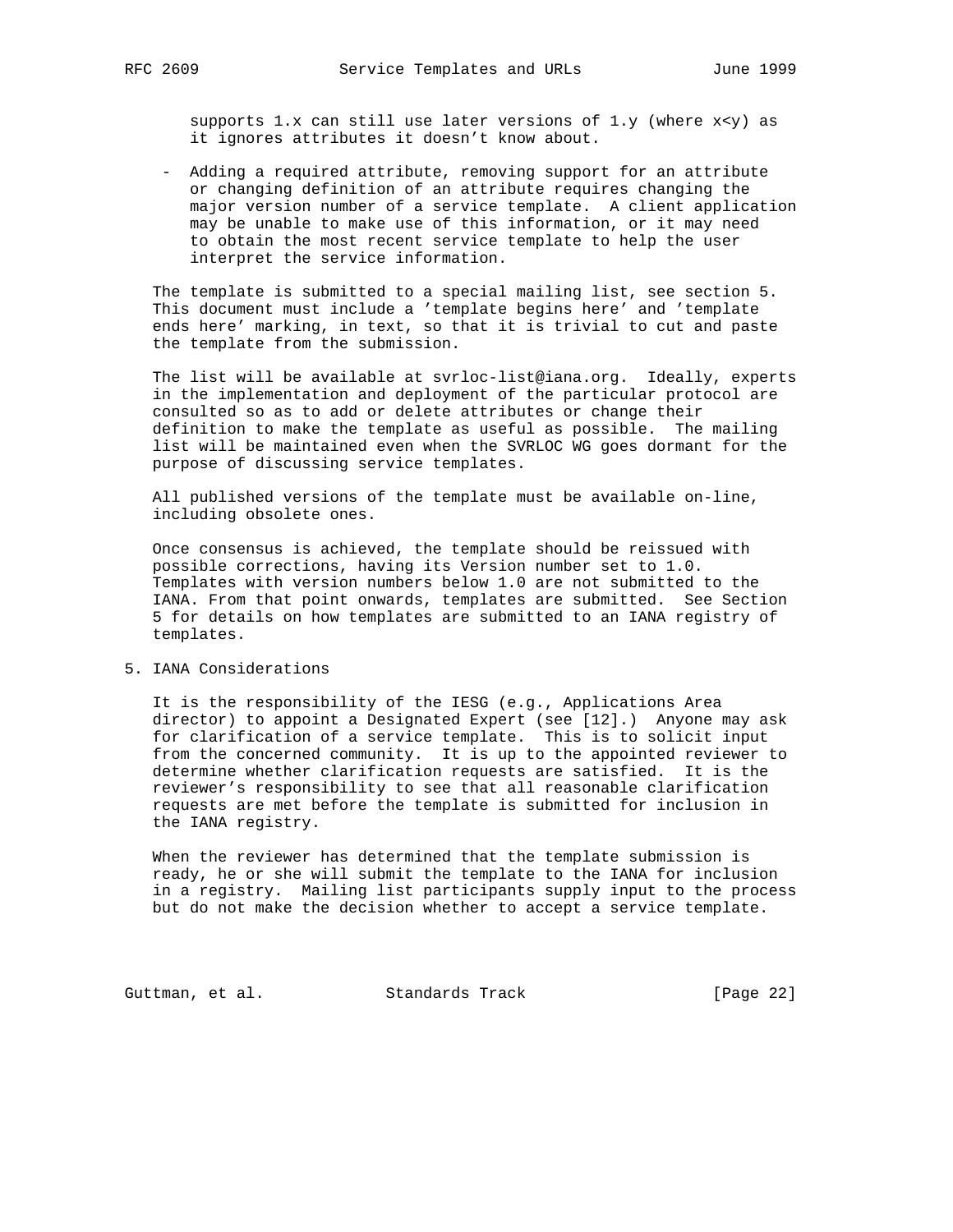If a dispute arises over the decisions made by the reviewer, the matter may be appealed according to normal IETF procedure as described for the Standards Track process.

 The IANA will maintain a mail forwarding alias for the work of this list, so that "svrloc-list@iana.org" points to a mail server supplied by a volunteer organization.

The service template submission MUST be of the form:

 Name of submitter: Language of service template: Security Considerations: Template Text: ----------------------template begins here----------------------- . . . -------------------------template ends here------------------------

The service template file has a naming convention:

<service-type> "." <version-no> "." <langtag>

 Each of these fields are defined in Section 2. They correspond to the values of the template fields "type", "template-version". The files for the example templates in this document (see Section A) are called:

 "foo.0.0.en", "Net-Transducer.0.0.en", "Net-Transducer:Thermometer.0.0.de" and "Net-Transducer:Thermomoter.0.0.en".

 The reviewer will ensure that the template submission to IANA has the correct form and required fields.

 No service type template will be accepted for inclusion in the service template registry unless the submission includes a security considerations section and contact information for the template document author.

 The IANA will maintain a registry containing both the service type templates, and the template description document containing the service type template, including all previous versions. The IANA will receive notice to include a service template in the registry by email from the reviewer. This message will include the service template itself, which is to be registered.

Guttman, et al. Standards Track [Page 23]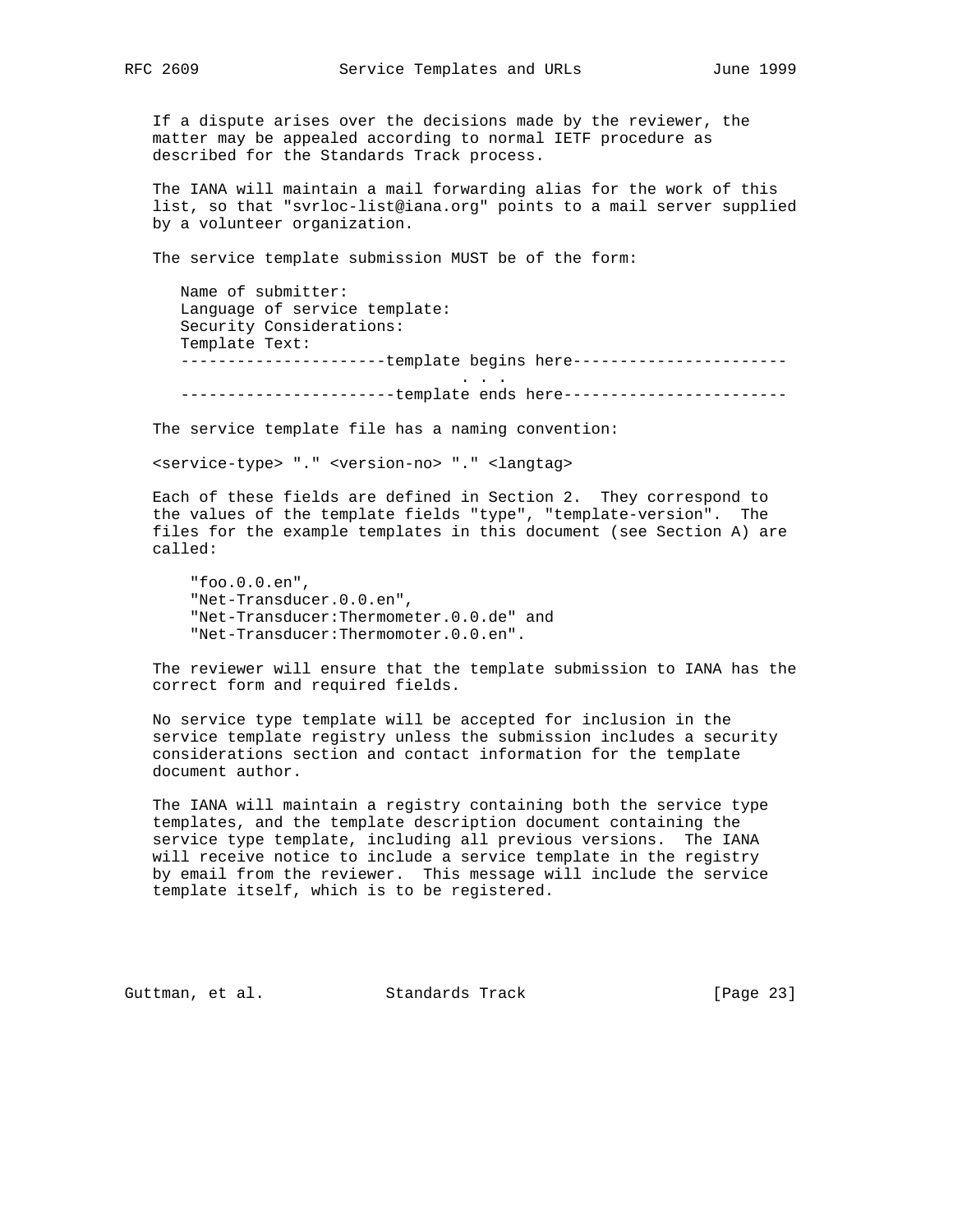Neither the reviewer nor the IANA will take any position on claims of copyright or trademark issues with regard to templates.

6. Internationalization Considerations

 The service: URL must be encoded using the rules set forth in [5]. The character set encoding is limited to specific ranges within the US-ASCII character set [4].

The template is encoded in UTF-8 characters.

6.1. Language Identification and Translation

 The language used in attribute strings should be identified supplying a Language Tag [3] in the Service Template submission (see Section 5).

 A program can translate a service registration from one language to another provided it has both the template of the language for the registration and the template of the desired target language. All standardized attributes are in the same order in both templates. All non-arbitrary strings, including the descriptive help text, is directly translatable from one language to another. Non-literal attribute definitions, attribute identifiers, attribute type names, attribute flags, and the boolean constants "true" and "false" are never translated. Translation of attribute identifiers is prohibited because, as with domain names, they can potentially be part of a service: URL and therefore their character set is restricted. In addition, as with variable identifiers in programming languages, they could become embedded into program code.

 All strings used in attribute values are assumed translatable unless explicitly defined as being literal, so that best effort translation (see below) does not modify strings which are meant to be interpreted by a program, not a person.

An example of a translated service template is included in Section A.

 There are two ways to go about translation: standardization and best effort.

 When the service type is standardized, more than one document can be submitted for review. One service type description is approved as a master, so that when a service type template is updated in one language, all the translations (at least eventually) reflect the same semantics.

Guttman, et al. Standards Track [Page 24]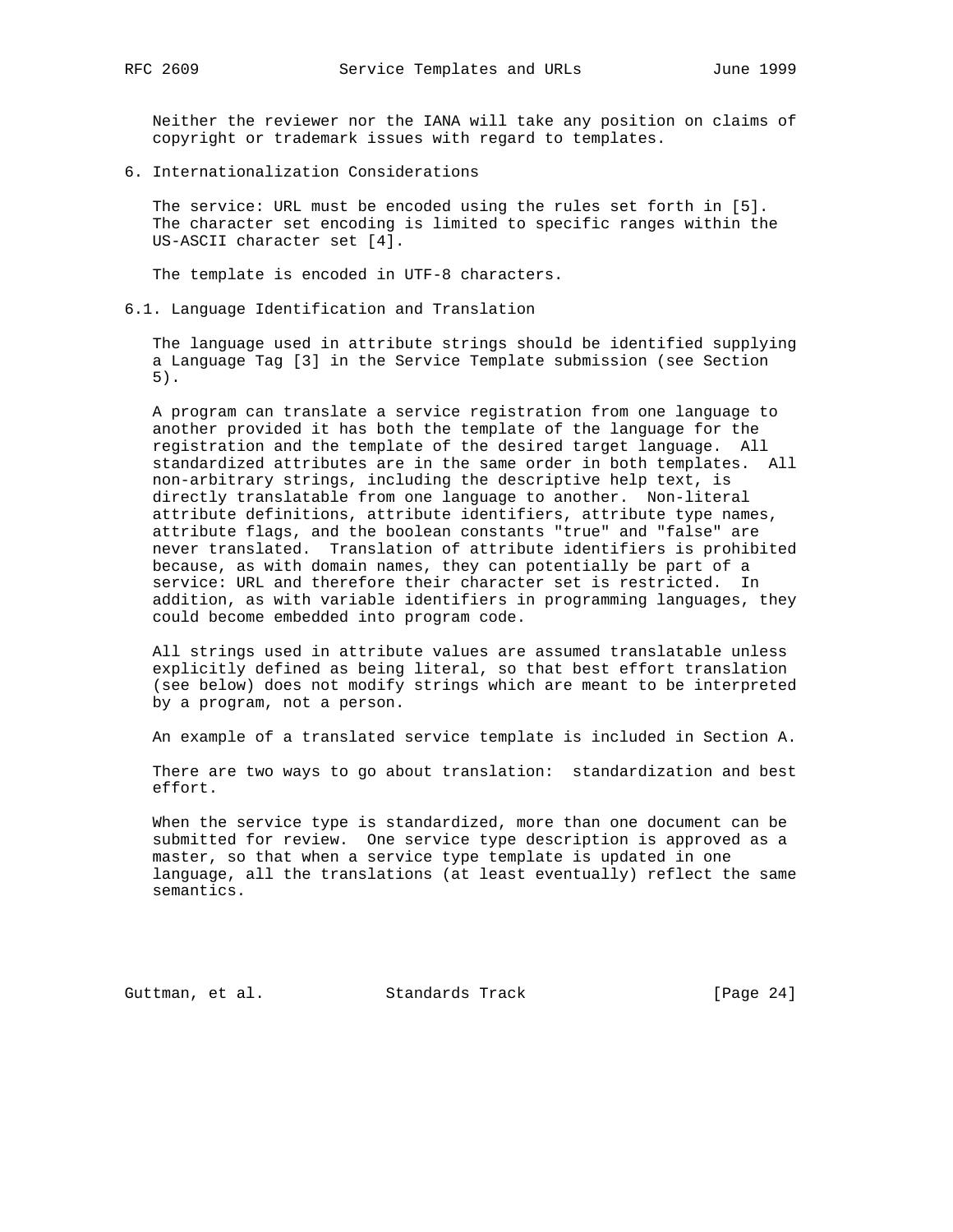If no document exists describing the standard translation of the service type, a 'best effort' translation for strings should be done.

7. Security Considerations

 Service type templates provide information that is used to interpret information obtained by the Service Location Protocol. If these templates are modified or false templates are distributed, services may not correctly register themselves, or clients might not be able to interpret service information.

 The service: URLs themselves specify the service access point and protocol for a particular service type. These service: URLs could be distributed and indicate the location of a service other than that normally want to used. The Service Location Protocol [10] distributes service: URLs and has an authentication mechanism that allows service: URLs of registered services to be signed and for the signatures to be verified by clients.

 Each Service Template will include a security considerations section which will describe security issues with using the service scheme for the specific Service Type.

Guttman, et al. Standards Track [Page 25]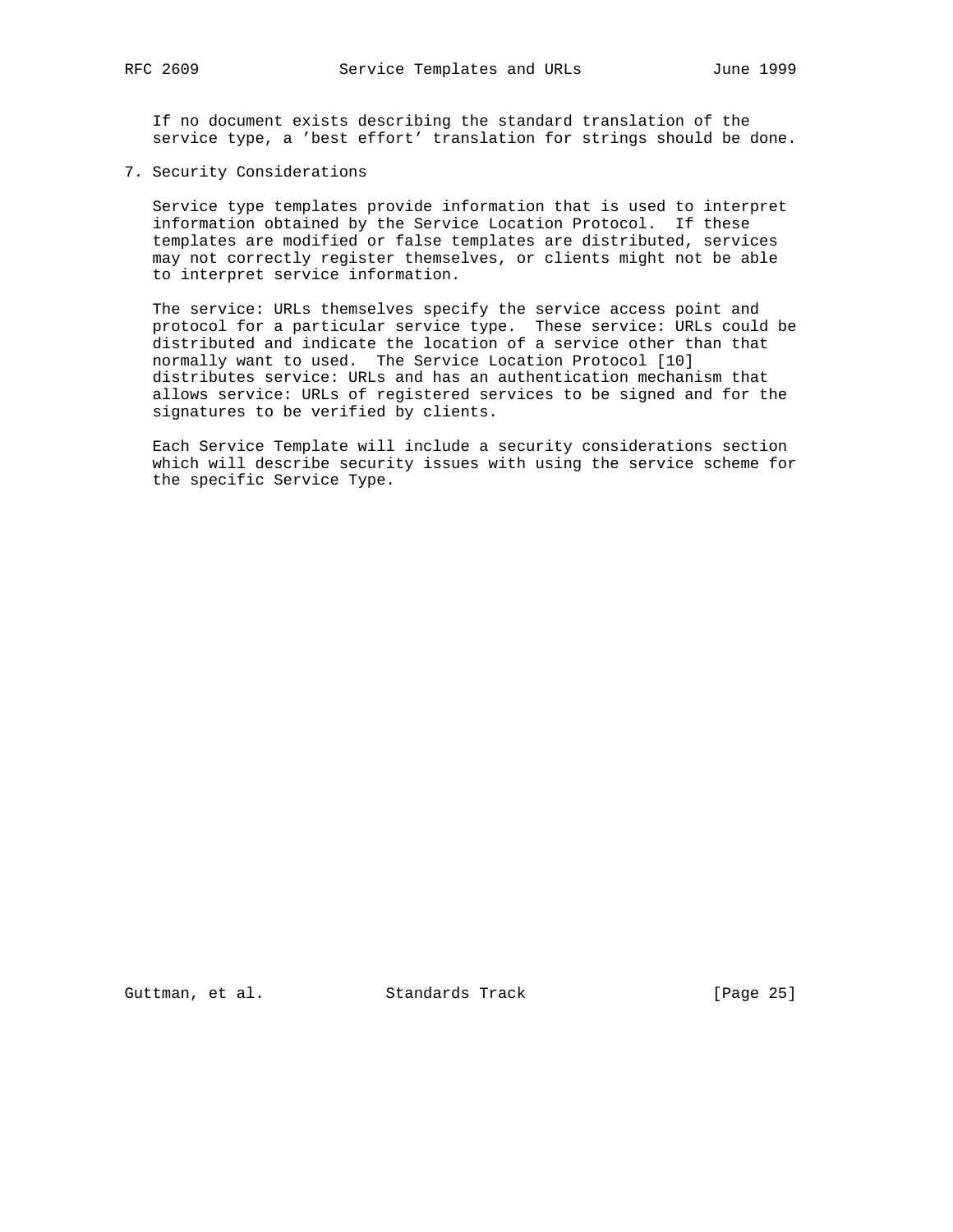### A. Service Template Examples

 The text in the template example sections is to be taken as being a single file. They are completely fictitious (ie. the examples do not represent real services).

 The FOO example shows how to use service templates for an application that has very few attributes. Clients request the FOO server where their user data is located by including their user name as the value of the user attribute.

 The Net-Transducer example shows how abstract service types are defined and how a corresponding concrete instance is defined. A system might support any of several NetTransducer services. Here we give only one concrete instance of the abstract type.

 It is not necessary to register concrete templates for an abstract service type if the abstract service type template is completely clear as to what possible values can be used as a concrete type, and what their interpretation is.

### A.1. FOO

The FOO service template submission example follows:

 Name of submitter: "Erik Guttman" <Erik.Guttman@sun.com> Language of service template: en Security Considerations: If the USER and GROUPS attributes are included a possibility exists that the list of identities for users or groups can be discovered. This information would otherwise be difficult to discover.

Template Text:

--------------------------template begins here-----------------------template-type=FOO

template-version=0.0

template-description=

The FOO service URL provides the location of an FOO service.

 template-url-syntax= url-path= ; There is no URL path defined for a FOO URL.

 users= string M L O # The list of all users which the FOO server supports.

Guttman, et al. Standards Track [Page 26]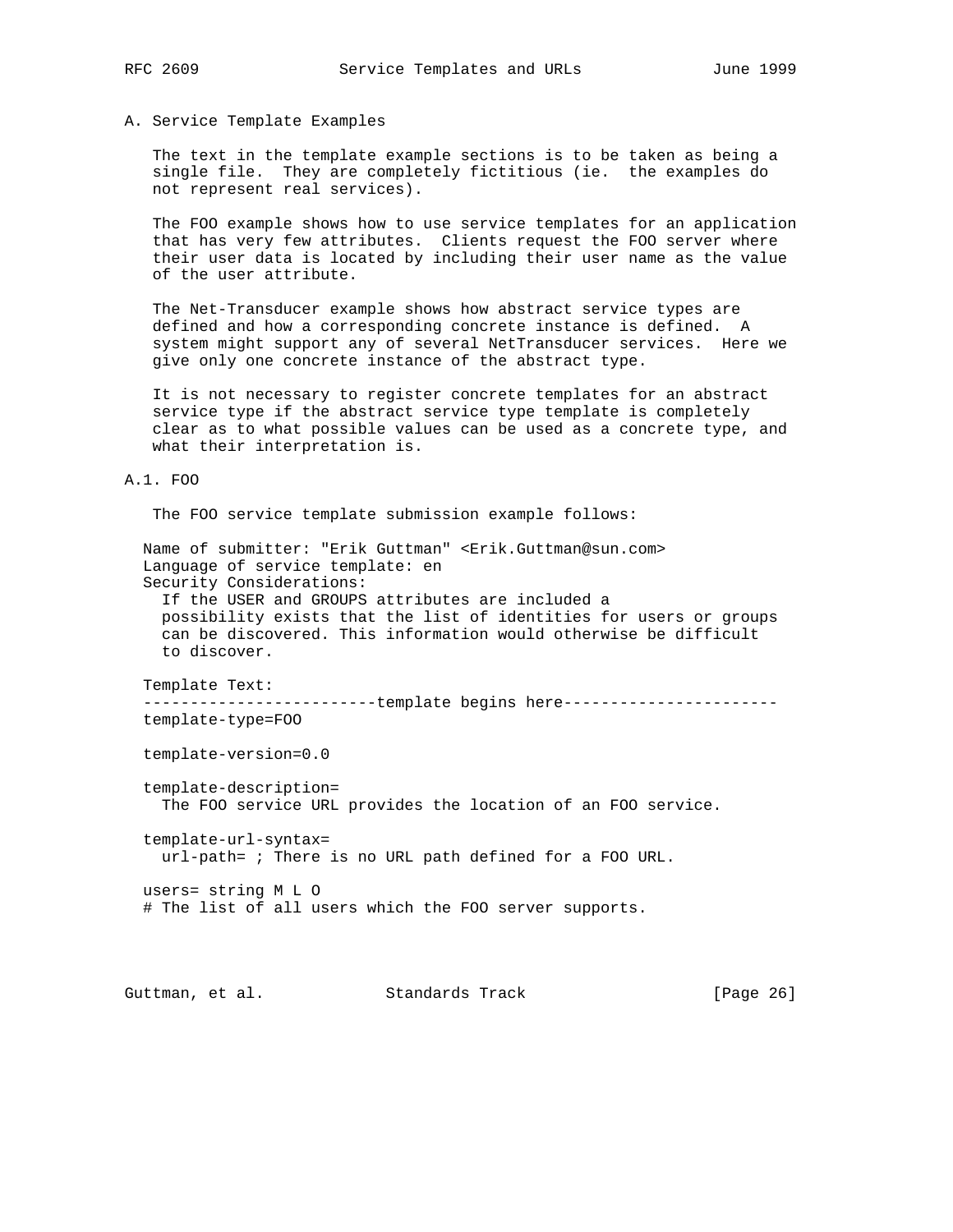groups= string M L O # The list of all groups which the FOO server supports. --------------------------template ends here------------------------ This template could be internationalized by registering another version, say in German: Name of submitter: "Erik Guttman" <Erik.Guttman@sun.com> Language of service template: de Security Considerations: Wenn die USER und GROUPS Eigenschaften inbegriffen sind, besteht die Moeglichkeit, dass die Liste der Identitaeten von Benutzern oder Gruppen endeckt werden kann. Diese Information wurde unter anderen Umstaenden schwierig zu entdecken sein. Template Text: -------------------------template begins here---------------------- template-type=FOO template-version=0.0 template-description= Der FOO Service URL zeigt die Stelle von einem Foo Service an. template-url-syntax= url-path= ; Es gibt keinen fuer den FOO URL definierten Pfad. users= string M L O # Die Liste aller Users, die der FOO Server unterstuetzt. groups= string M L O # Die Liste aller Gruppen, die der FOO Server unterstuetzt. ---------------------------template ends here------------------------- Note that the attribute tags are not translated. If translations are desired, the suggested convention for doing so is to define a separate attribute called localize-<tag> for each attribute tag which is to be localized. This will aid in displaying the attribute tags in a human interface. For example, in this case above, the following two attributes could be defined: localize-users= string Benutzer localize-groups= string

Guttman, et al. Standards Track [Page 27]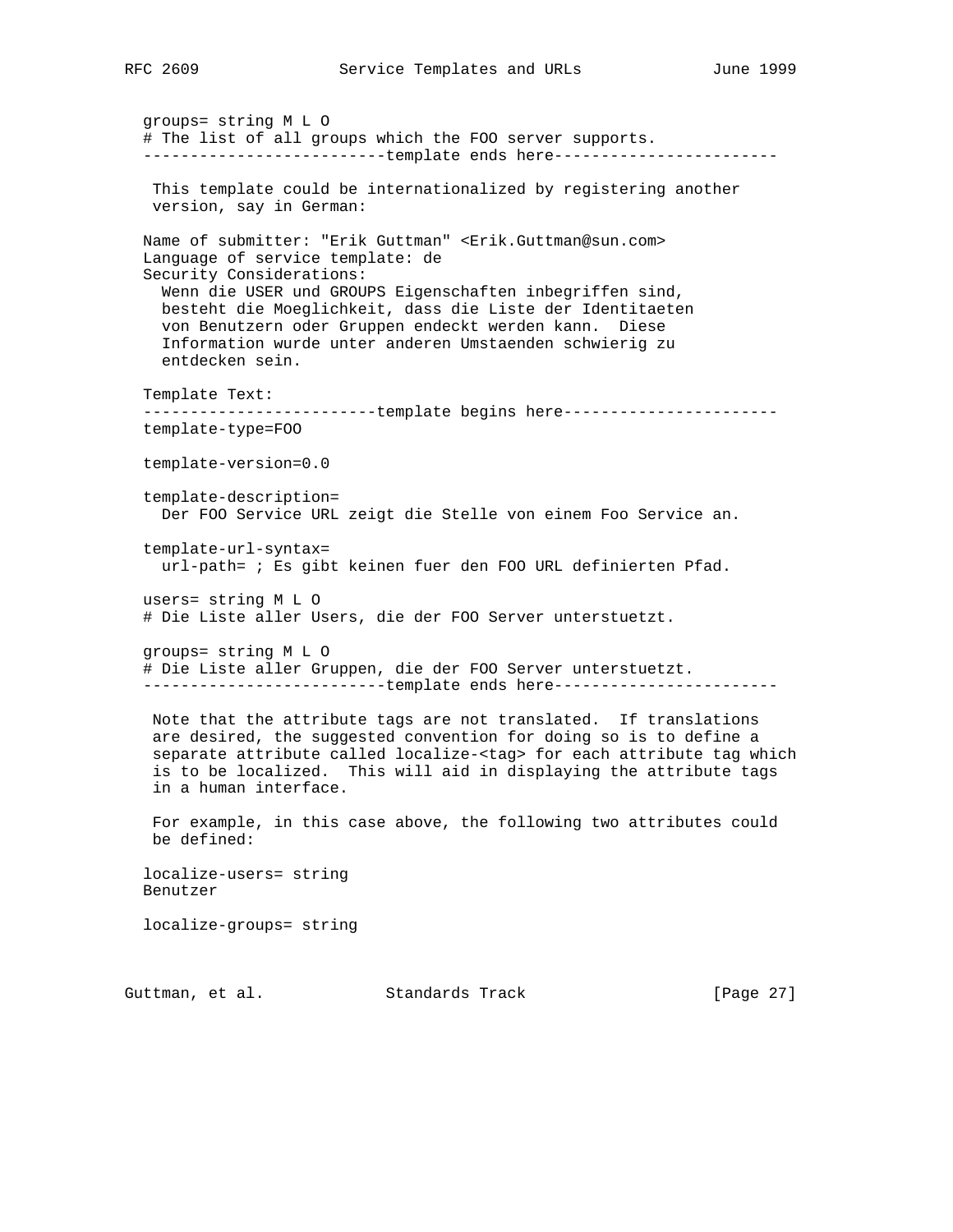### Gruppen

 The attributes (in SLPv2 attribute list format) for a service registration of a FOO service based on this template, in German, could be:

 (users=Hans,Fritz),(groups=Verwaltung,Finanzbuchhaltung), (template-type=FOO),(template-version=0.0),(template-description= Der FOO Service URL zeigt die Stelle von einem Foo Service an.), (template-url-syntax= \OD url-path= ; Es gibt kein fuer den FOO URL definiert Pfad. \OD),(localize-users=Benutzer), (localize-groups=Gruppen)

 Anyone obtaining these attributes could display "Benutzer=Hans,Fritz" in a human interface using the included information. Note that the template attributes have been included in this registration. This is OPTIONAL, but makes it possible to discover which template was used to register the service.

A.2. Abstract Service Type: Net-Transducer

An example submission of an abstract service type template is:

 Name of submitter: "Erik Guttman" <Erik.Guttman@sun.com> Language of service template: en Security Considerations: See the security considerations of the concrete service types.

Template Text:

-------------------------template begins here----------------------template-type=Net-Transducer

template-version=0.0

template-description=

 This is an abstract service type. The purpose of the Net- Transducer service type is to organize into a single category all network enabled Transducers which have certain properties.

 template-url-syntax= url-path= ; Depends on the concrete service type. ; See these templates.

 sample-units= string L # The units of sample that the Transducer provides, for instance # C (degrees Celsius), V (Volts), kg (Kilograms), etc.

sample-resolution= string L

Guttman, et al. Standards Track [Page 28]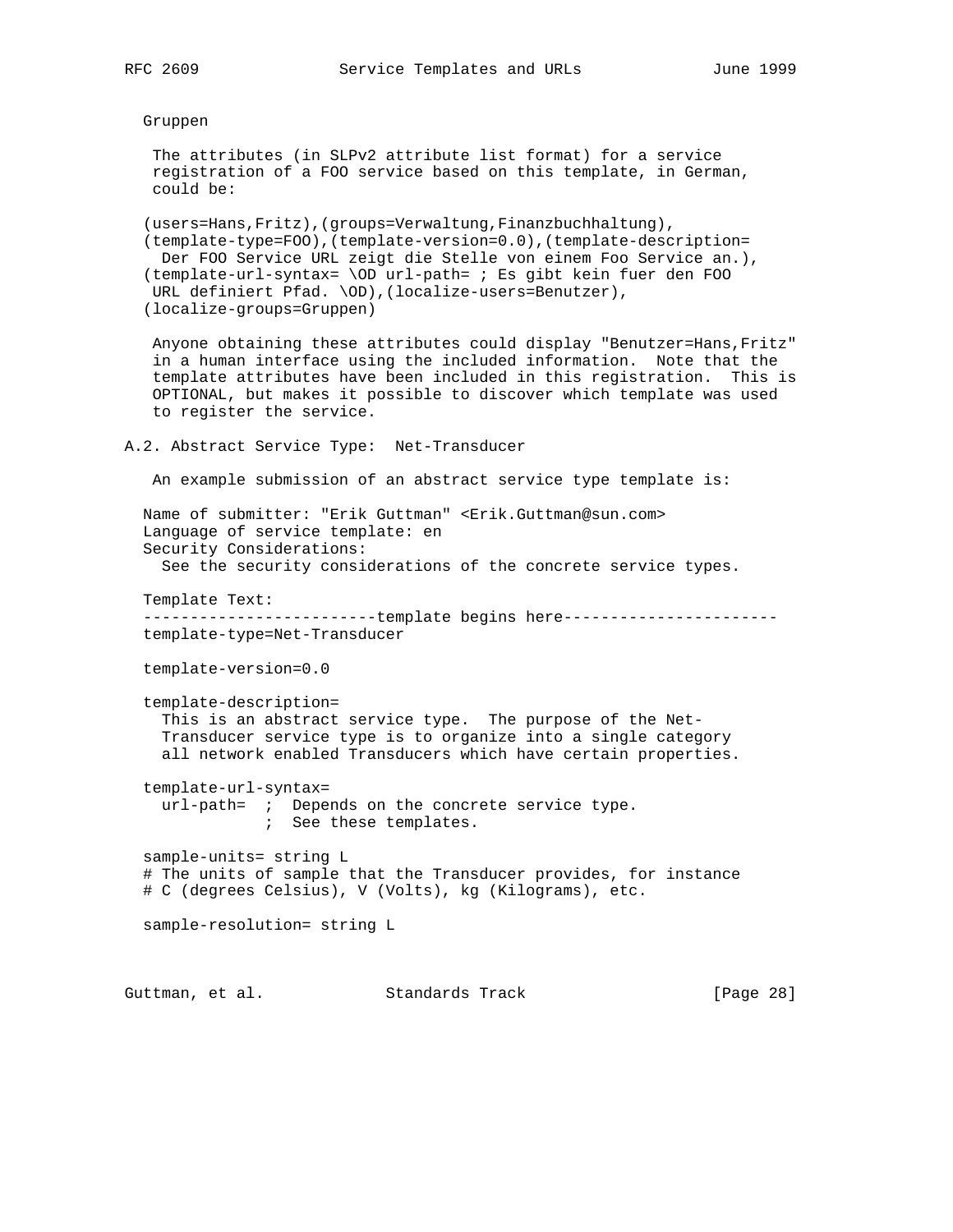```
# The resolution of the Transducer. For instance, 10^-3 means
   # that the Transducer has resolution to 0.001 unit.
   sample-rate= integer L
   # The speed at which samples are obtained per second. For
   # instance 1000 means that one sample is obtained every millisecond.
  ----------------------------template ends here-------------------------
A.3. Concrete Service Type: Net-Transducer:Thermometer
    This is another service template submission example, supplying a
   concrete service type corresponding to the abstract template above.
   Name of submitter: "Erik Guttman" <Erik.Guttman@sun.com>
   Language of service template: en
   Security Considerations:
    There is no authentication of the Transducer output. Thus,
    the Thermometer output could easily be spoofed.
   Template Text:
  --------------------------template begins here------------------------
   template-type=service:Net-Transducer:Thermometer
   template-version=0.0
   template-description=
     The Thermometer is a Net-Transducer capable of reading temperature.
    The data is read by opening a TCP connection to one of the ports
     in the service URL and reading an ASCII string until an NULL
     character is encountered. The client may continue reading data at
    no faster than the sample-rate, or close the connection.
   template-url-syntax=
 url-path = "ports=" ports-list
 port-list = port / port "," ports
port = 1*DiffIT; See the Service URL <port> production rule.
                   ; These are the ports connections can be made on.
   location-description=string
   # The location where the Thermometer is located.
   operator=string O
   # The operator to contact to have the Thermometer serviced.
  ----------------------------template ends here--------------------------
Guttman, et al. Standards Track [Page 29]
```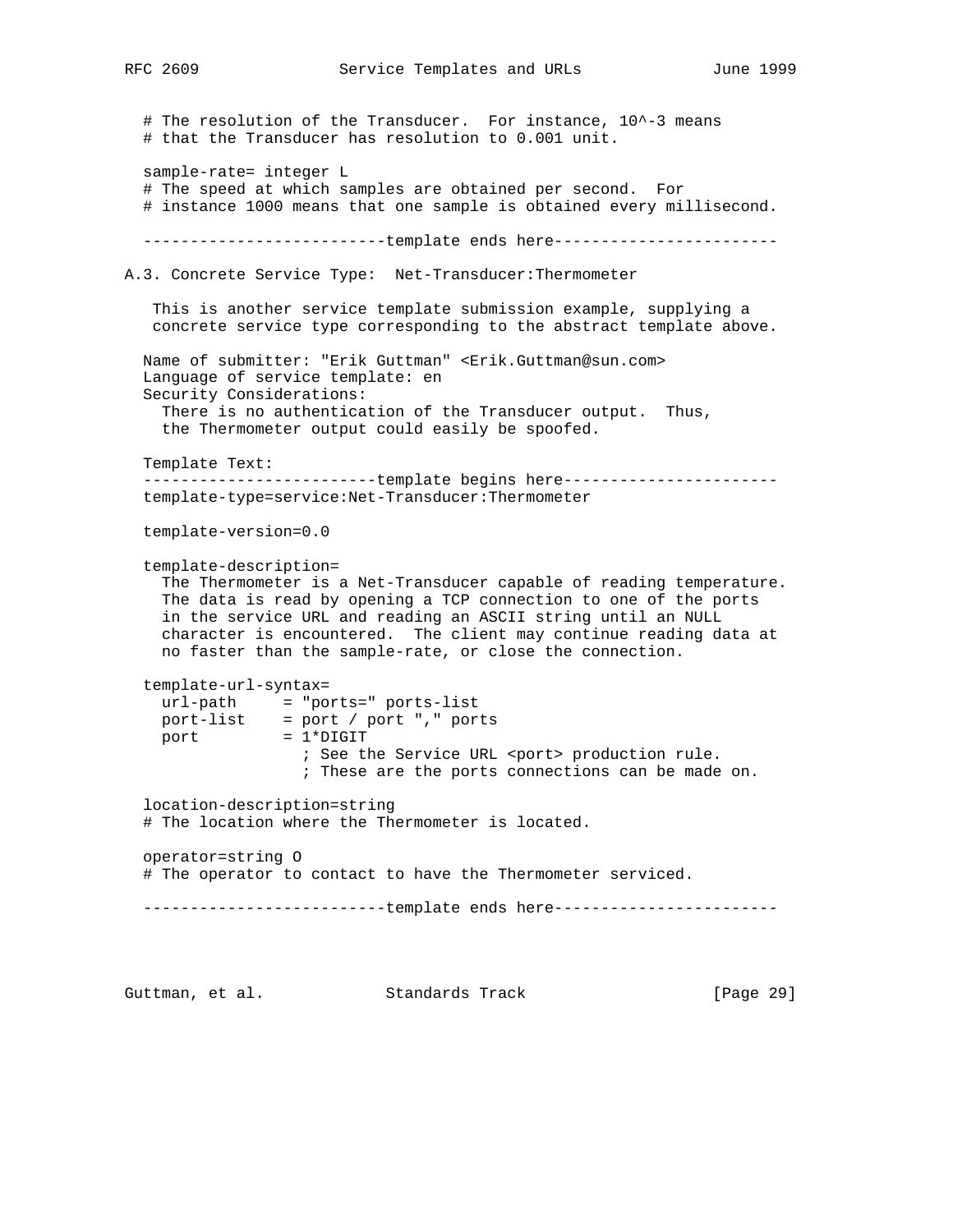## A.4. service: URLs and SLP

 A user with an FOO enabled calendar application should not be bothered with knowing the address of their FOO server. The calendar client program can use SLP to obtain the FOO service: URL automatically, say 'service:foo://server1.nosuch.org', by issuing a Service Request. In the event that this FOO server failed, the Calendar client can issue the same service request again to find the backup FOO server, say 'service:foo://server2.nosuch.org'. In both cases, the service: URL conforms to the FOO service template as do the associated attributes (user and group.)

 A network thermometer based on the above template could be advertised with the SLPv2 attribute list:

 URL = service:net-transducer:thermometer://v33.test/ports=3211 Attributes = (location-description=Missile bay 32), (operator=Joe Agent), (sample-units=C), (sample-resolution=10^-1),(sample-rate=10), (template-type=service:net-transducer:thermometer), (template-version=0.0),(template-description= The Thermometer is a Net-Transducer capable of reading temperature. The data is read by opening a TCP connection to one of the ports in the service URL and reading an ASCII string until an NULL character is encountered. The client may continue reading data at no faster than the sample-rate, or close the connection.), (template-url-syntax= \0D "ports=" port-list \OD port-list = port / port "," ports \OD port =  $1*$ DIGIT \OD ; See the Service URL <port> production rule. \OD ; These are the ports connections can be made on.\OD)

 This might be very useful for a technician who wanted to find a Thermometers in Missile bay 32, for example.

 Note that the template attributes are advertised. The template-url-syntax value requires explicit escaped CR characters so that the ABNF syntax is correct.

## B. Acknowledgments

 Thanks to Michael Day and Leland Wallace for assisting with the IPX and AppleTalk address syntax portions. Ryan Moats provided valuable feedback throughout the writing of this document.

Guttman, et al. Standards Track [Page 30]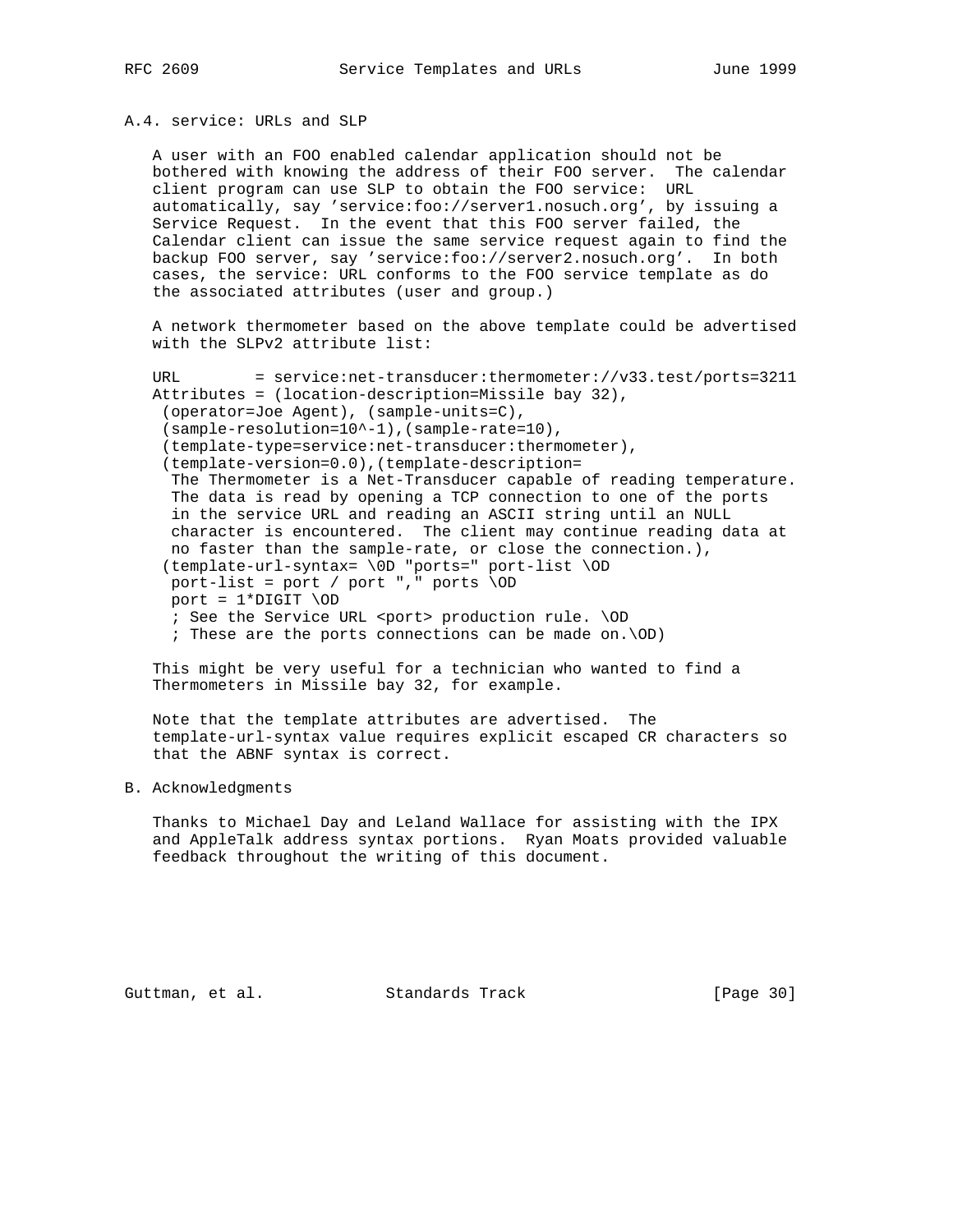### C. References

- [1] Protocol and service names, October 1994. ftp://ftp.isi.edu/in-notes/iana/assignments/service-names.
- [2] Port numbers, July 1997. ftp://ftp.isi.edu/in-notes/iana/assignments/port-numbers.
- [3] Alvestrand, H., "Tags for the Identification of Languages", RFC 1766, March 1995.
- [4] ANSI. Coded Character Set -- 7-bit American Standard code for Information Interchange. X3.4-1986, 1986.
- [5] Berners-Lee, T., Fielding, R. and L. Masinter, "Uniform Resource Identifiers (URI): Generic Syntax", RFC 2396, August 1998.
- [6] Bradner, S., "Key Words for Use in RFCs to Indicate Requirement Levels", BCP 14, RFC 2119, March 1997.
- [7] Apple Computer. Inside Macintosh. Addison-Wesley, 1993.
- [8] Crocker, D. and P. Overell, "Augmented BNF for Syntax Specifications: ABNF", RFC 2234, November 1997.
- [9] S. Gursharan, R. Andrews, and A. Oppenheimer. Inside AppleTalk. Addison-Wesley, 1990.
- [10] Guttman, E., Perkins, C., Veizades, J. and M. Day, "Service Location Protocol Version 2", RFC 2608, June 1999.
- [11] Myers, J., "Simple Authentication and Security Layer (SASL)", RFC 2222, October 1997.
- [12] Narten, T. and H. Alvestrand, "Guidelines for Writing an IANA Considerations Section in RFCs, BCP 26, RFC 2434, October 1998
- [13] Newman C. and J. Myers, "ACAP -- Application Configuration Access Protocol", RFC 2244, November 1997.
- [14] Inc Novell. IPX RIP and SAP Router Specification. Part Number 107-000029-001, Version 1.30, May 1996.
- [15] Veizades, J., Guttman, E., Perkins, C. and S. Kaplan, "Service Location Protocol", RFC 2165, July 1997.

Guttman, et al. Standards Track [Page 31]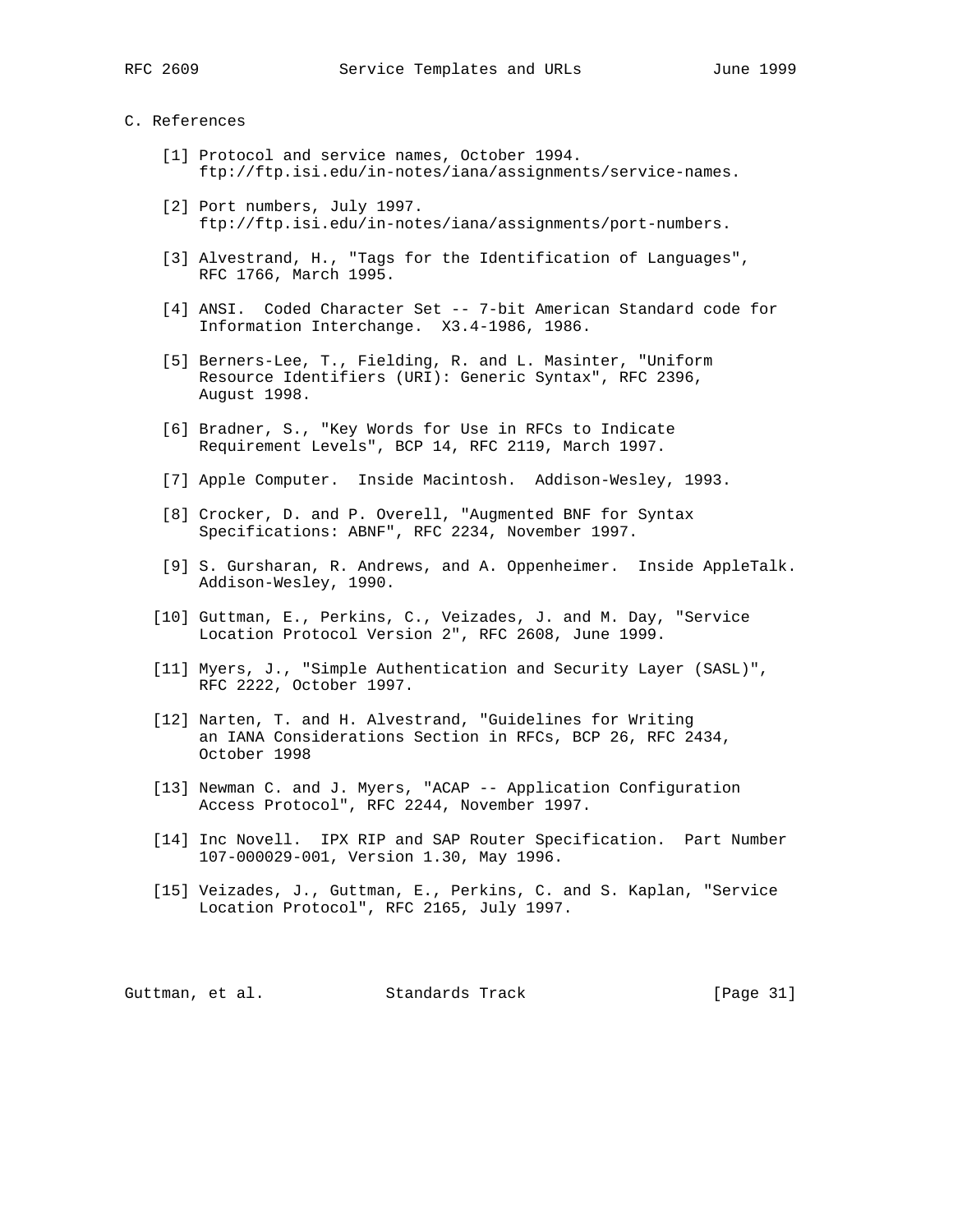[16] Yergeau, F., "UTF-8, a transformation format of ISO 10646", RFC 2279, January 1998.

D. Authors' Addresses

Questions about this memo can be directed to:

 Erik Guttman Sun Microsystems Bahnstr. 2 74915 Waibstadt Germany

 Phone: +49 7263 911484 Fax: +1 650 786 5992 EMail: erik.guttman@sun.com

 Charles E. Perkins Sun Microsystems 15 Network Circle Menlo Park, CA 94303 USA

 Phone: +1 650 786 6464 Fas: +1 650 786 6445 EMail: cperkins@sun.com

 James Kempf Sun Microsystems 15 Network Circle Menlo Park, CA 94303 USA

 Phone: +1 650 786 5890 Fax: +1 650 786 6445 EMail: james.kempf@sun.com

Guttman, et al. Standards Track [Page 32]